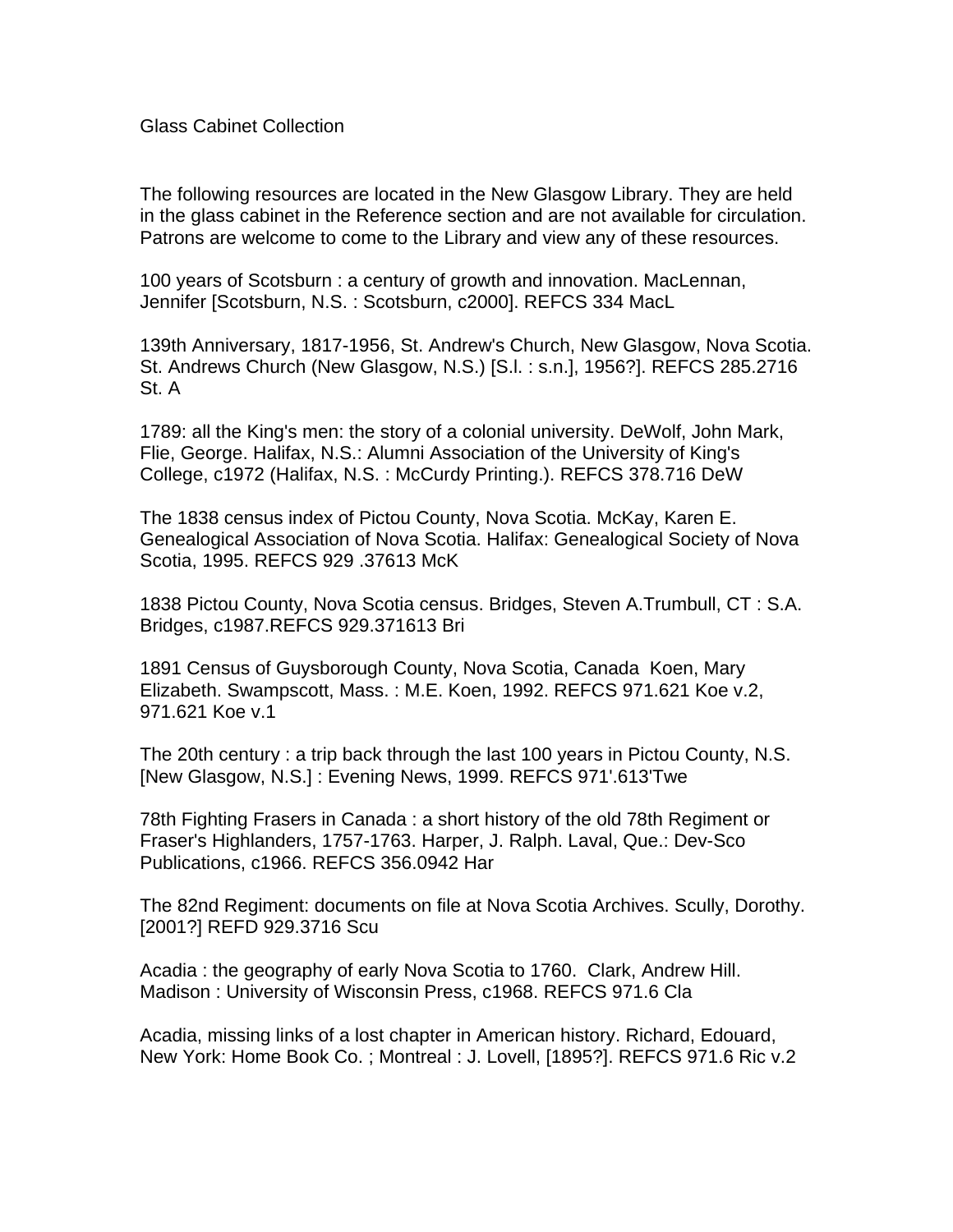The Acadian deportation : deliberate perfidy or cruel necessity? Griffiths, N. E. S. (Naomi Elizabeth Saundaus). Toronto: Copp Clark Pub., c1969. REFCS 971.6 Gri

Acadian geology : the geological structure, organic remains, and mineral resources of Nova Scotia, New Brunswick, and Prince Edward Island. Dawson, John William, Sir. London : Macmillan ; Halifax : A. and W. Mackinlay, 1868. REFCS 557.1 Daw

The Age of Sail: master shipbuilders of the Maritimes. Spicer, Stanley T. Halifax, N.S.: Formac, 2001. REFD 338.4762 Spi

Ambling through Acadia. Towne, Charles Hanson; with drawings by W. Emerton Heitland. New York : Century, 1923. REFCS 917.16 Tow

American pioneers in Antigonish : Pushee, Williams, Hulbert. Cameron, James M. [N.S.]: J.M. Cameron, [1982]. REFCS 971.614 Cam

Annual competitive music festival: official programme. [S.l. : s.n.], 1939?- REFCS 780 .79 Ann 1950, REFCS 780 .79 Ann 1948, REFCS 780 .79 Ann 1946 Syllabus, REFCS 780 .79 Ann 1945, REFCS 780 .79 Ann 1943, REFCS 780 .79 Ann 1942, REFCS 780 .79 Ann 1940, REFCS 780 .79 Ann 1944, REFCS 780 .79 Ann 1949, REFCS 780 .79Ann 1946.

Annual report of the Town of New Glasgow for the year 1929. New Glasgow (N.S.) New Glasgow, N.S. : Scotia Printers, [1930?] REFCS 351.71613 New

Annual reports of Westminister [sic] Church, New Glasgow, Nova Scotia, 1948. Westminster Church (New Glasgow, N.S.) New Glasgow, N.S. : The Church, 1948. REFCS 285.2716 Wes

Artisans in stone of Pictou County. Macdonald, Clyde F. Pictou County Historical Society. [New Glasgow, N.S.] : Pictou County Historical Society, 2000. REFCS 736 .5 Macd

Away to Cape Breton. Brinley, Gordon illustrated by Putnam, Brinley. Toronto : McClelland & Stewart. REFCS 917.16 Bri

Ballads and sea songs from Nova Scotia. Mackenzie, W. Roy. Cambridge, Mass. : Harvard University Press, c1928. REFCS 784.4 Bal

Ballads of Cheechako. Service, Robert W. Toronto : William Briggs, 1909. REFCS 819.1 Ser

Bicentenary sketches and early days of the Church in Nova Scotia / by C. W. Vernon ; with an introduction by the Lord Bishop of Nova Scotia and a chapter on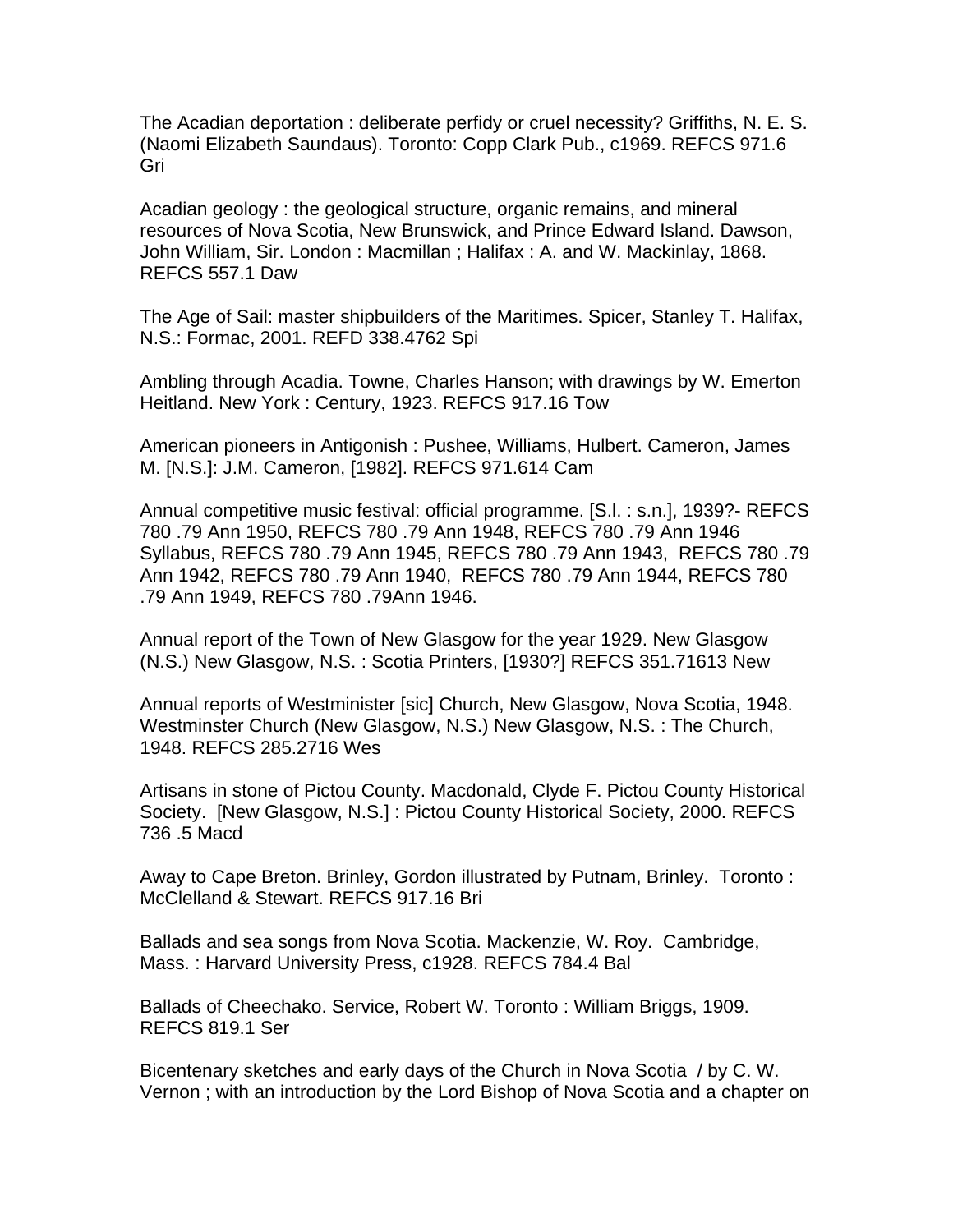King's College by Rev. Canon Vroom. Vernon, C. W. , Vroom, F. W. [S.l. : s.n.], 1910 (Halifax, N.S. : Chronicle Printing Co.). REFCS 277.163 Ver

Black community profile : a survey of the black population of New Glasgow, Nova Scotia, summer 1973. Nova Scotia Human Rights Commission. [Halifax] : Nova Scotia Human Rights Commission, 1973. REFCS 301.45 Bla

Blair Presbyterian Church, Garden of Eden, Pictou County, Nova Scotia. [S.l. : s.n.], 1994. REFCS 285'.2716'Bla

Bluenose skipper. Gillespie, G. J. (Gerald Joseph). Fredericton, N.B. Brunswick Press, c1955. REFCS 921 Wal

Brief history of Norton Lodge, No. 6, I.O.O.F.,, New Glasgow, Nova Scotia, 1859- 1943.: Norton Lodge Historical Committee,1943. REFCS 366'.3'Bri

Builders of Canada from Cartier to Laurier. Machar ... [et al.]. Toronto : Winston, 1903. REFCS 920 Mar

Builders of the Canadian Commonwealth. Locke, George Herbert. Toronto : Ryerson Press, 1923. REFCS 971 Bui

Canada's sons in the world war : a complete and authentic history of the commanding part played by Canada and the British empire in the world's greatest war. Nasmith, George G. Toronto : J.C. Winston Co., 1919. REFCS 940'.371'Nas

The Canadian collector : glass, pottery, furniture, firearms of the nineteenth century. Stevens, Gerald. Toronto : Ryerson Press, 1957. REFCS 749.2 Ste

The Canadian iron and steel industry : a study in the economic history of a protected industry. Donald, William John Alexander. Boston : Houghton Mifflin, 1915. REFCS 338.47672 Don

Canadian mining manual. Gardenvale, Que. [etc.] : National Business Publications [etc.] REFCS 338.2 Can 1916-1917

Cape Breton, isle of romance. Walworth, Arthur. Toronto : Longmans, Green, 1948. 917.169 Wal, REFCS 917.169 Wal

Captain George McKenzie : an appreciation. Sinclair, John H. Ottawa : J. Hope, [18--]. REFCS 921 McK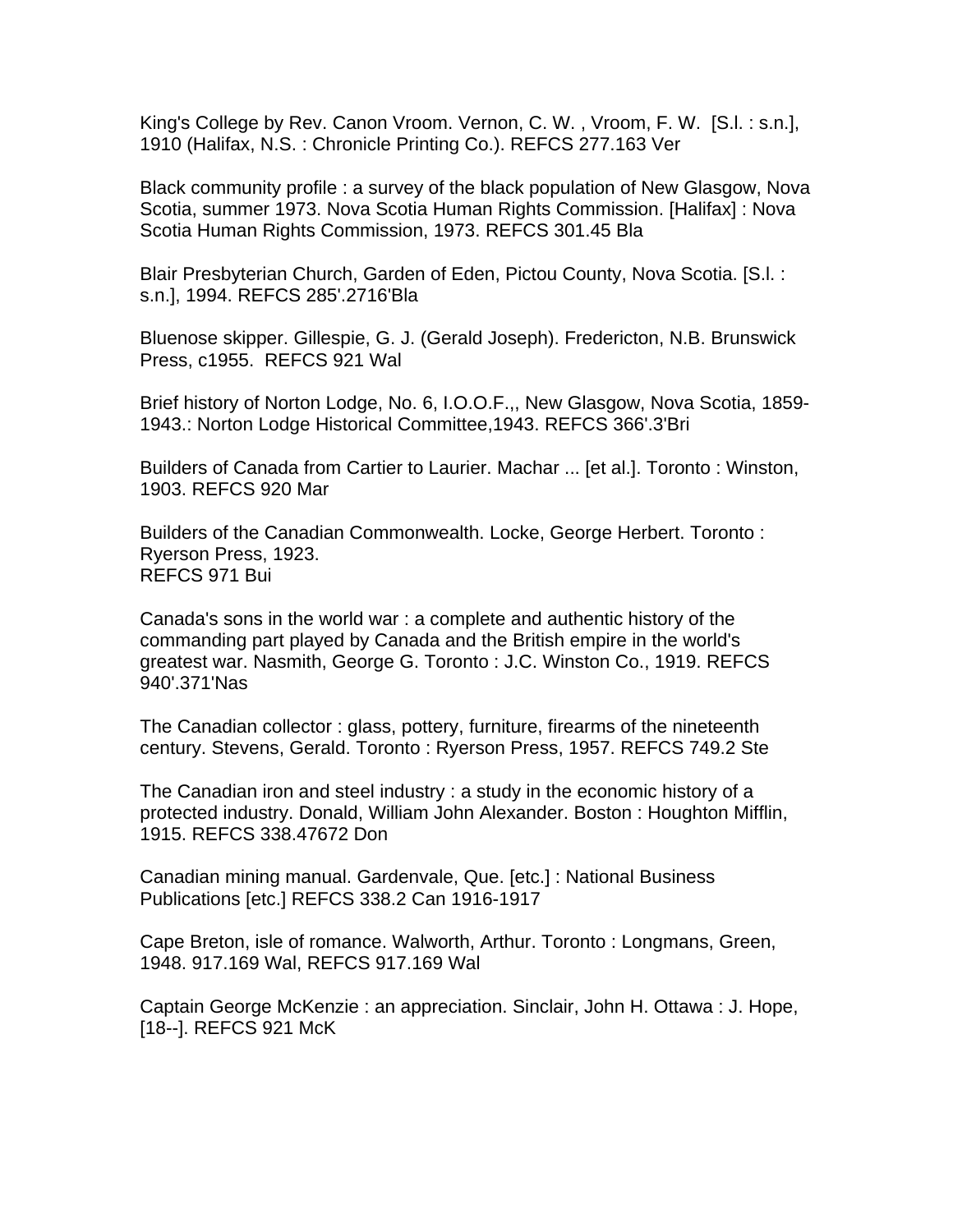Castle Hill Cemetery, McLellan's Brook, N.S. MacKenzie, Barry. [New Glasgow, N.S.] : [The Author], 1997 (McLellans Brook, N.S. :Castle Hill Cemetery) REFCS 929.509716'13'MacK

A catalogue of published genealogies of Nova Scotia families. Marble, Allan Everett. Halifax : Genealogical Committee of the Nova Scotia Historical Society, 1979. REFCS 929.2016 Mar

A catalogue of published genealogies of Nova Scotia families. Marble, Allan Everett. Halifax, N.S. : Genealogical Association of the Royal Nova Scotia Historical Society, 1984. REFCS 929.2016 Mar

The cemeteries of North Cumberland. North Cumberland Historical Society. [S.l.] : The Society, 1969. REFCS 971.611 Cem

Census of Canada, 1870-71. Canada. Dept. of Agriculture. Ottawa : Taylor. REFCS 317.1 Can v.1

Chapters in our island story. Cotton, W.L. Charlottetown, P.E.I. : Irwin Printing Co., 1927. REFCS 971.7 Cot

Chebucto and other poems. Matheson, D. M. Halifax, N.S. : [The author], 1919. 819.152 Mat, REFCS 819.152 Mat

Chronological history of Eureka and Ferrona with historical introduction, brief biographies and other information. Bliss, Edwin T. Nova Scotia : The Author, 1981.REFCS 971.613Bli

The Church of Saint Paul in Halifax, Nova Scotia, 1749-1949. Harris, Reginald V. Toronto : Ryerson Press, 1949.REFCS 277.1622Har

The churches of New Glasgow, Nova Scotia. Cameron, J. M. (James Malcolm). New Glasgow, N.S. : Hector Pub. Co., 1961. REFCS 277.163 Cam

City sidewalks to sunny braes. Whidden, Mildred (McCabe). Nova Scotia: [s.n.], [19--]. 921Whi, REFCS 921Whi

Clan Fraser Commemorative, 1973. Fraser, E. S. [S.l. : s.n.], 1973. 929.2 Fra, REFCS 929.2 Fra

The coal and iron industries of Nova Scotia. Macdonald, Charles Ochiltree. Halifax : Chronicle Pub., 1909. REFCS 338.209716 Macd

Colonial patriarch [i.e. patriot] : marriages & deaths, Dec. 21,1827-1834, May 20 / copied from microfilm by MacKay, John C. [S.l.] : [The Author?], 1994. REFCS 929.371613Col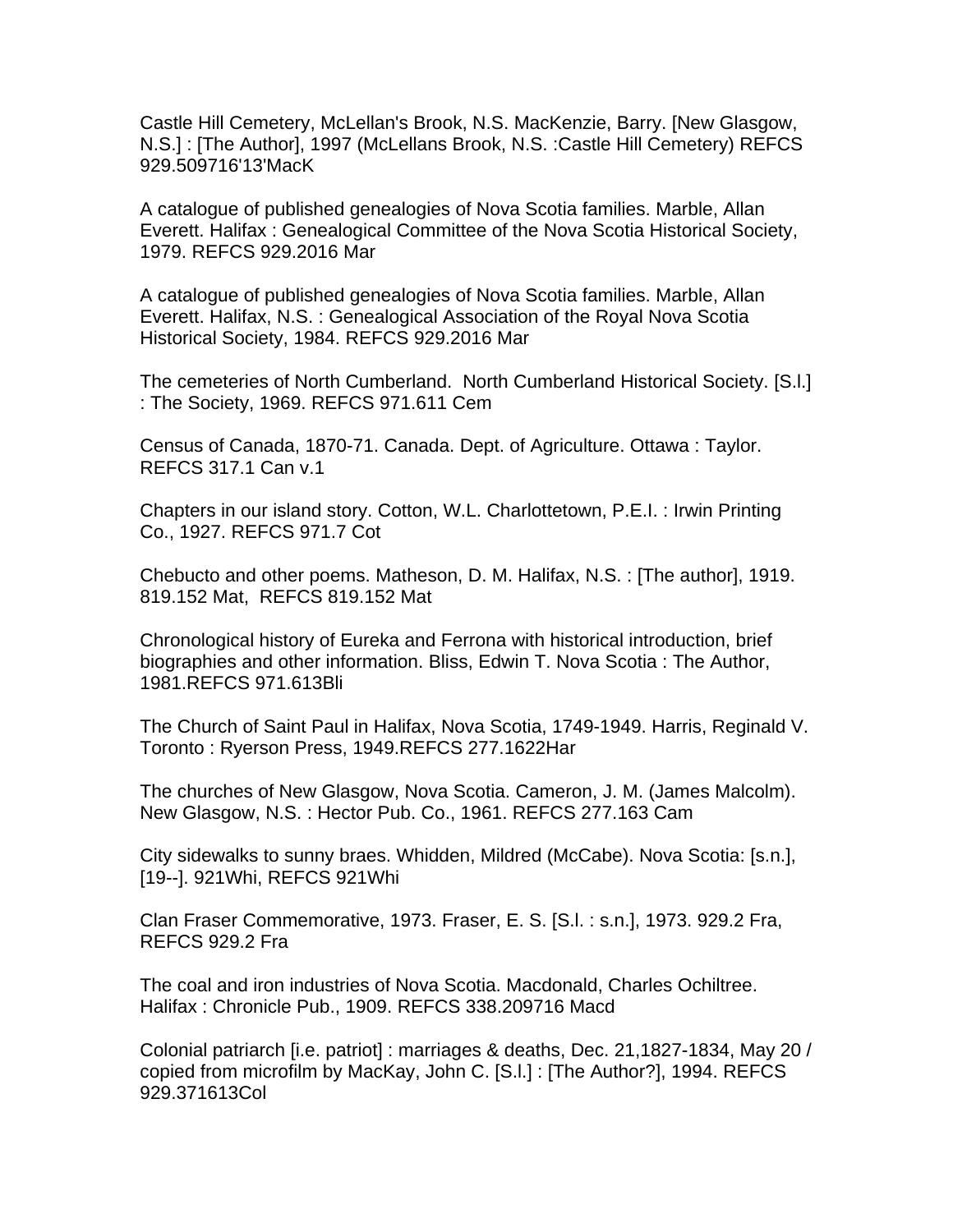Contributions toward the improvement of agriculture in Nova-Scotia : with practical hints on the management and improvement of live stock. Dawson, John William, Sir, Nugent, Richard. Halifax, N.S. : s.n., 1856 (Halifax, N.S. : Richard Nugent). REFCS 630.9716 Daw

County atlases of Canada; a descriptive catalogue. Canada. Public Archives. McGuire, Frank. Maddick, Heather. Ottawa: National Map Collection, Public Archives of Canada, 1970. REFCS 912.7 Can

Creag dhubh gu brath = The black rock forever : a history of a MacPherson family from Pictou County, Nova Scotia. MacPherson, Lloyd Campbell. Canada? : s.n., 1960. REFCS 929'.2'MacP

Crerars, Hattons and MacKenzies of Pictou, Merigomish and Antigonish, Nova Scotia.

Crerar, David Anthony. Vancouver, B.C. : D. Crerar, 1999. REFCS 929.2Cre

Cross Roads Rogers Hill School, 1820-1970. Gunn, J. Donald. [N.S.?] : [the author?], [1973?]. REFCS 371.009716 Gun

Dalton to Dalhousie : the family of Thomas Rae & Mary Reid. Watt, Helen Rae. [S.l. : s.n.], 1992 (Truro, N.S. : L & B Print). REFCS 929.2 Wat

Deaths, burials, and probate of Nova Scotians, 1800-1850, from primary resources. Marble, Allan Everett. Halifax, N.S. : Genealogical Association of Nova Scotia, 1999. REFCS 929 .3716 Mar v.2, REFCS 929 .3716 Mar v.3, REFCS 929 .3716 Mar v.4, REFCS 929 .3716 Mar v.1

The descendants of James McCabe and Ann Pettigrew. Marble, Allan Everett. Boston : New England Historic Genealogical Society, 1986. REFCS 929.2 Mar

Descendants of the Honourable Benjamin DeWolf and Rachel (Otis) DeWolf of Windsor, Nova Scotia. Weis, Robert Lewis. Providence, R.I. : [The Author], 1967. REFCS 929.2Wei

Descendents of William Dunbar, 1808 & Janet Ross, 1813. Dunbar, Robert Bruce, Jr. Sterling, Pa. : [The Author], 1992. REFCS 929.2Dun

The description and natural history of the coasts of North America (Acadia). Denys, Nicolas. New York : Greenwood Press, 1968. REFCS 917.16 Den

Directory of community services, Pictou County, Nova Scotia : a service project of the Pictou County Mental Health Association. Pictou County Mental Health Association. New Glasgow, N.S.] : Pictou County Mental Health Association. 1979. REFCS 361.0025'71613Pic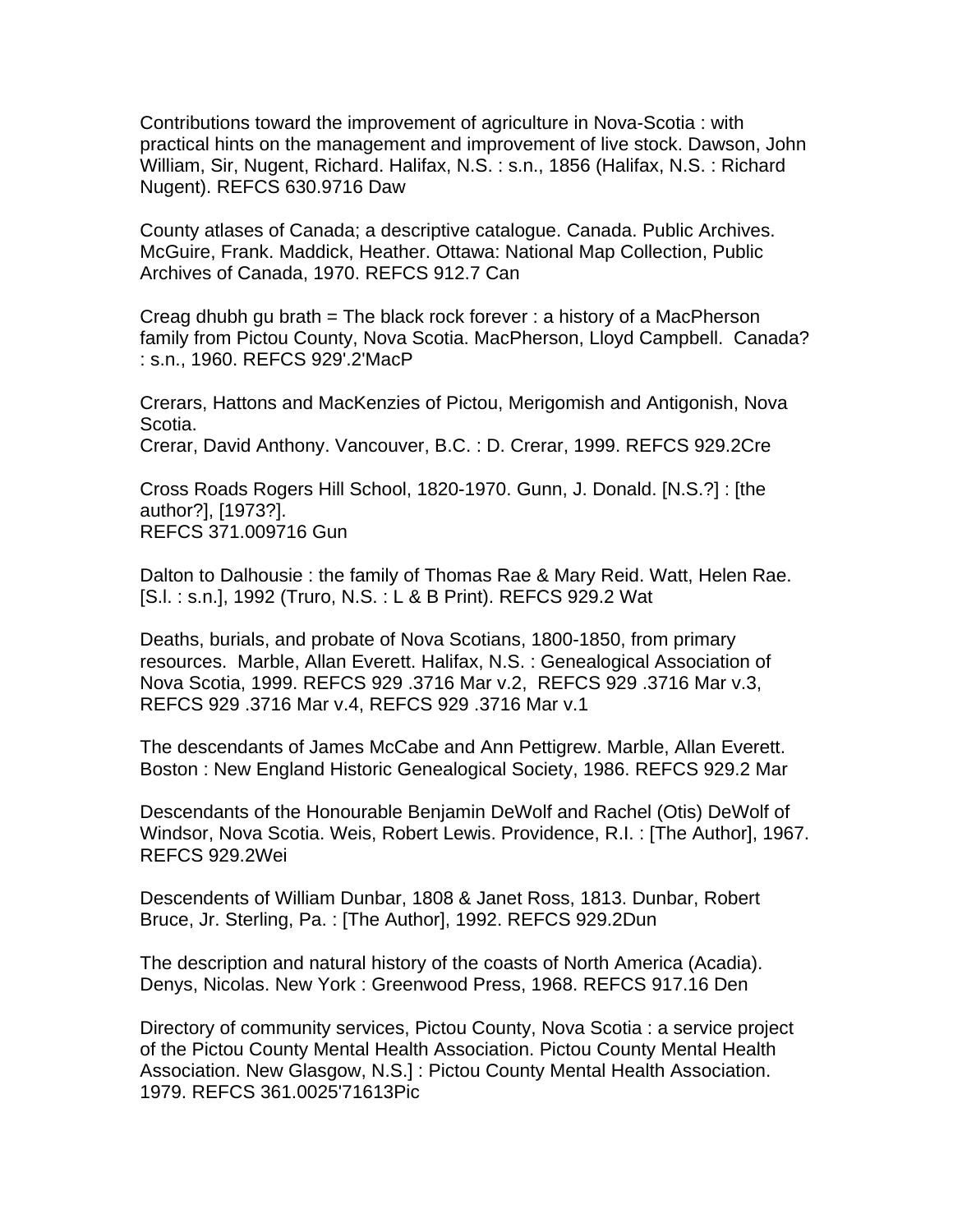Directory of members and surname research interests. Genealogical Association of Nova Scotia. Halifax : The Association. REFCS 929.3716 Gen 1994, REFCS 929.3716 Gen 1991, REFCS 929.3716 Gen 1990, REFCS 929.3716 Gen 1992, REFCS 929.3716 Gen 1996

Directory of Pictou County towns. New Glasgow, N.S. : Smith Publications, 1900. REFCS 917.1613Dir 1951

District of Abercrombie : history and records for Abercrombie Women's Institutes. Anderson, Marion. Abercrombie, N.S. : Abercrombie Women's Institute, [19-- ].REFCS 971.613Dis

Donald Campbell, Duncan Campbell and "Coach" Sutherlands : Sutherlandshire to Pictou County. Bourque Campbell, Joan. Nova Scotia : s.n., 1987. REFCS 929.2 Bou

The Dotten (.10) family in the U.S.A. and Canada : (a genealogical compilation), or, The descendants of James Dotten (1751-1831) ... and his wife Abigail (Odell) : a compilation of the vital statistics of their descendants (and the spouses of). Dutton, William Leonard. Norton, Conn. : s.n., 1970. REFCS 929.2 Dut

Dr. Grenfell's parish : the deep sea fishermen. Duncan, Norman. New York : Fleming H. Revell, 1905. REFCS 921 Gre

Dunbar history or histories : William and Alexander Dunbar, brothers, and Hugh (Greasaiche) Dunbar, nephew. MacPherson, Irene E. REFCS 929.2MacP

Durham pioneer cemetery. inscriptions were recorded by Eva Adams . Pictou County, NS : Eva Adams. 1987. REFCS 971.613 Dur

Early Liverpool and its diarist. Fergusson, Charles Bruce. Halifax : Public Archives of Nova Scotia, 1961. REFCS 971.623 Fer

East River. Way, Evangeline MacMillan.1993. REFCS 929.371613Way

East River worthies. Grant, Robert. New Glasgow, N.S. : Scotia Printers, [1900?]. REFCS 971.613 Gra

Eastern Chronicle : deaths and marriages, 1854-1863. copied and arranged by John C. MacKay. [s.l.] : The author, 1990. REFCS 929.3716 MacK v.2, REFCS 929.3716 MacK v.1

Eastern Chronicle : marriages & deaths, 1866-1870. copied from microfilm by John C. MacKay. New Glasgow, N.S.] : J. Mackay, 1992. REFCS 929.3716Eas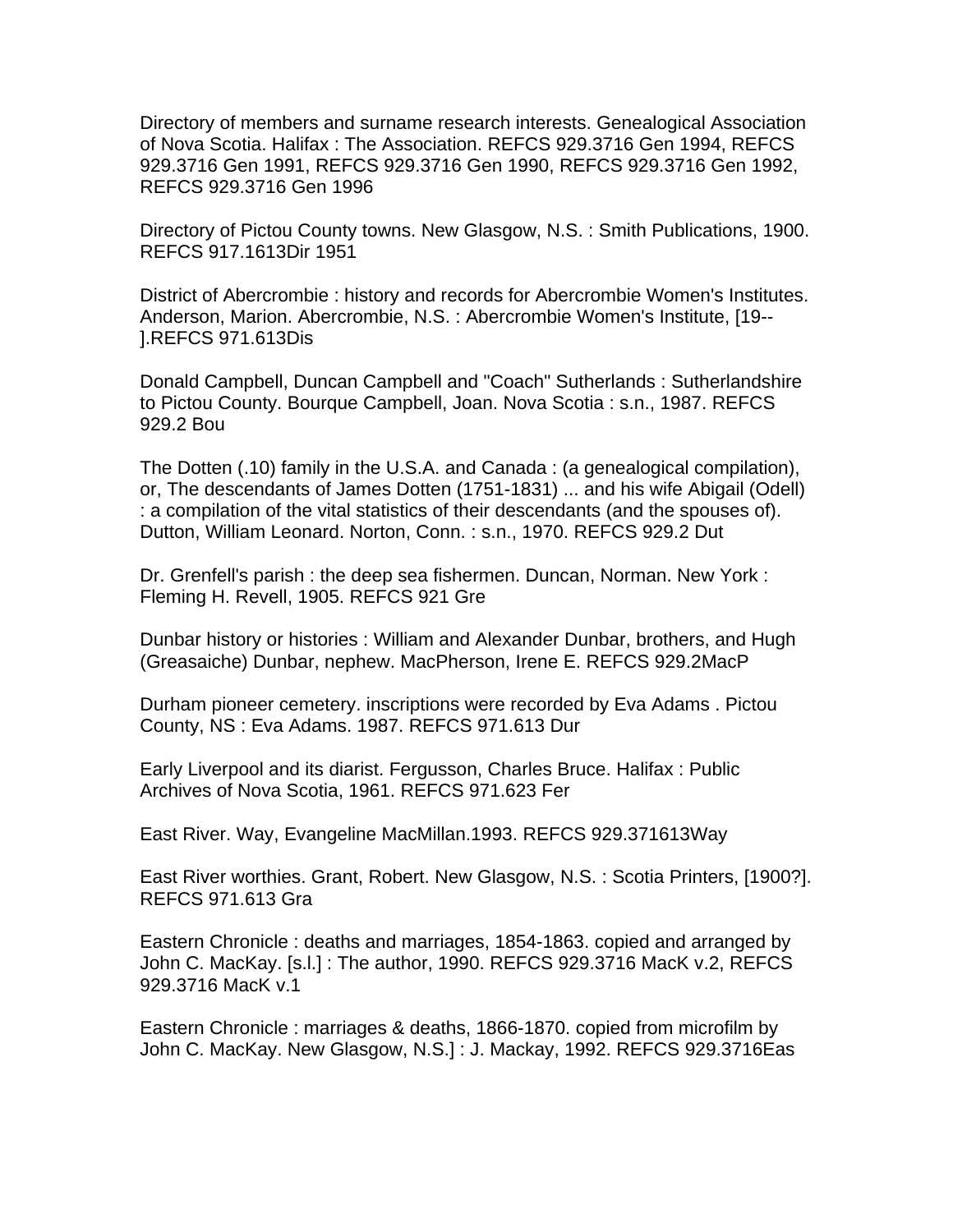Eastern Chronicle deaths and marriages 1866-1869.compiled by Evangeline Way. Stellarton, N.S. : E. Way, [19--]. REFCS 929.3716 Eas

Eastern Chronicle deaths and marriages 1843-1853, deaths and marriages 1854-1863.copied and arranged by John C. MacKay. New Glasgow, N.S.] : J. Mackay, 1990. REFCS 929.3716Eas

The English family of Pictou, N.S. : some roots and notes. English, Karl. Calgary, Alta. : [The Author], 1999. REFCS 929.2 Eng

The Enterprise, 1897 : births, deaths, marriages. [Nova Scotia?] : [s.n.], [19--]. REFCS 929.371613 Ent

The export base of the Pictou County economy. Harvey, Andrew S. Halifax : Institute of Public Affairs, Dalhousie University,1968. REFCS 330.9 Har

Famous Canadian stories : the romace of discovery, exploration, and development. French, Donald G. (Donald Graham), ed. Toronto : McClelland & Stewart, 1945. REFCS 971 Fam

Farms & farmers of Pictou County. Ward, R. H. [19--]. REFCS 630.92War Vol.2, REFCS 630.92 War Vol.1

The financial situation of certain depressed municipalities: Westville, Dominion, New Waterford, Nova Scotia : a study conducted at the request of the Union of Nova Scotia Municipalities. Renouf, Harold A. Halifax, N.S. : Institute of Public Affairs, Dalhousie University, 1964. REFCS 352.1Ren

The first quarter-century of steam locomotives in North America : remaining relics and operable replicas, with a catalog of locomotive models in the U.S. National Museum. Oliver, Smith Hempstone.Washington : Smithsonian Institution, 1956. REFCS 621.1 Oli

Folklore of Lunenburg County, Nova Scotia. Creighton, Helen. Ottawa : Dept. of Resources and Development, 1950 (Ottawa : Edmond Cloutier, King's Printer). REFCS 398.631 Cre

Four years with the demon rum, 1925-1929 : the autobiography and diary of temperance inspector Clifford Rose. Rose, Clifford; Forbes, Ernest R. Fredericton, N.B. : Acadiensis Press, 1980. REFCS 364.1 Ros

Gazetteer of Nova Scotia : a geographical dictionary giving names and locations of places in alphabetic order. Duncan, Eva E. Nova Scotia. Dept. of Mines. Halifax, N.S. : Dept. of Mines, 1958. REFCS 917.16 Gaz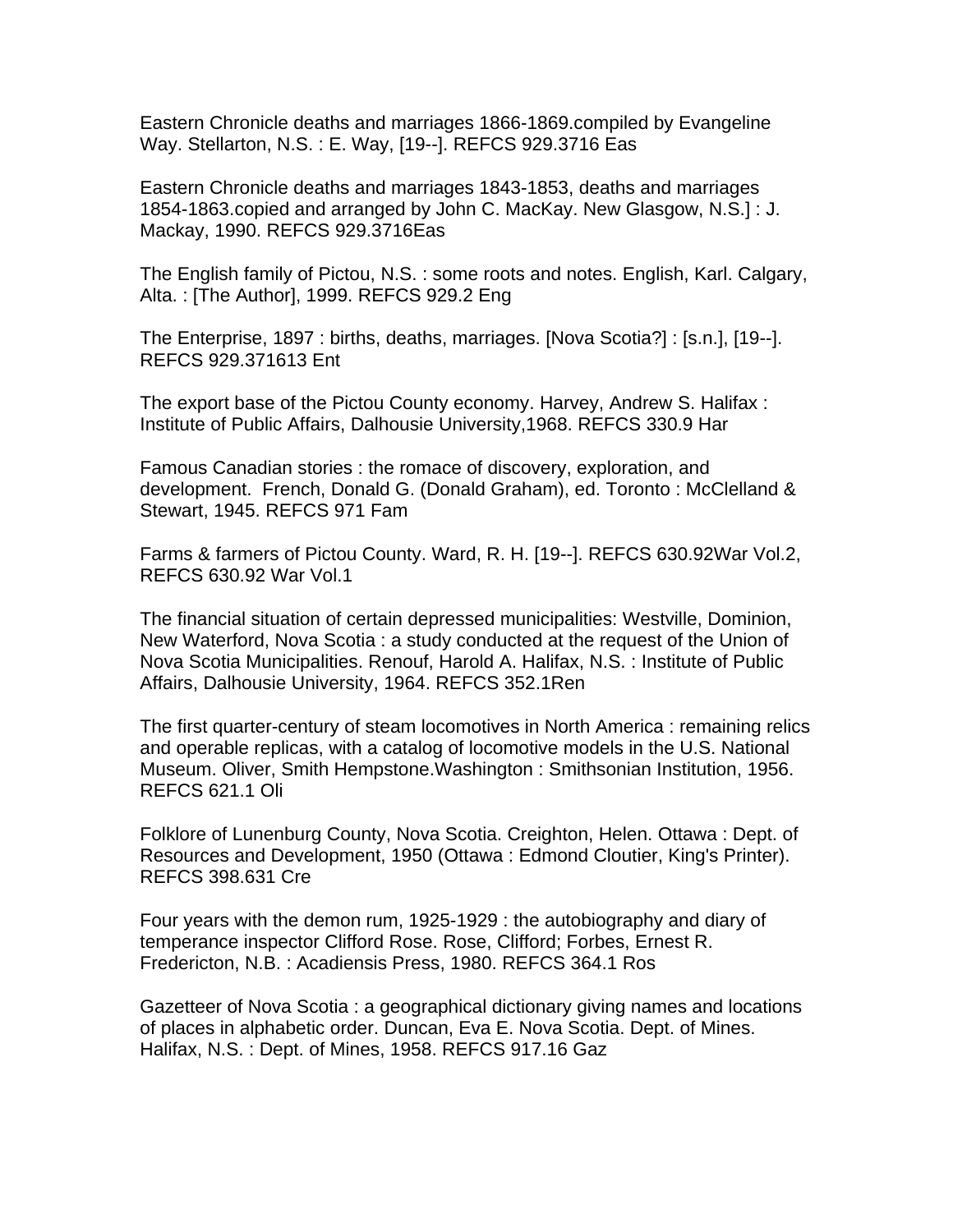The Geddie centennial addresses : delivered at Pictou, N.S., Oct.1-3, 1946. Fraser, John Keir Geddie. Baird, Frank, Patterson, George Geddie. Toronto? : s.n., 1947. REFCS 266.5Ged

Genealogy of descendants of Alexander Cameron, Loch Broom, Pictou Co., N.S., 1728-1831. Maclellan, Jean M. Ottawa, Ont. : J. Maclellan, 1984. REFCS 929.2Macl

A geography and history of the county of Digby, Nova Scotia. Wilson, Isaiah W., Halifax, N.S.? : The author, 1900, c1893 (Halifax, N.S. :Holloway Bros.). REFCS 971.632 Wil

Geology of Hopewell map-area, Nova Scotia. Benson, David Gwyn, Ottawa : Dept. of Energy, Mines and Resources, 1967. REFCS 557.1 Ben

Geology of Nova Scotia. Nova Scotia. Dept. of Mines. Halifax, N.S. : Dept. of Mines. REFCS 557 .1 Geo

A'Gleann Boidheach (beautiful valley). Women's Institute (Canada). Bridgeville, N.S. :Bridgeville Women's Institute, 1967. REFCS 971.613 Wom

Glengarry school day memories. Campbell, E. Gary. S.l. : s.n., 1999. REFCS 372.71613Gle

The Guysboro Railway, 1897-1939. MacDonald, Bruce. Antigonish, N.S.: Formac, 1973. REFD 385.1 MacD

A hand book of the geography and natural history of the province of Nova Scotia : for the use of schools, families, and travellers. Dawson, John William, Sir. Pictou [N.S.] : James Dawson & Son, 1857. REFCS 917.16Daw

Hebridean pioneers. Macqueen, Malcolm Alexander. Winnipeg : Henderson directories. 1957. REFCS 971.7 Macq

Historical and genealogical record of the first settlers of Colchester County : down to the present time. Miller, Thomas. Halifax, N.S. : A. & W. Mackinlay, 1873.(PIP REF) 971.612 Mil, (NGP REFCS) 971.612 Mil

An historical and statistical account of Nova Scotia : in two volumes. Haliburton, Thomas Chandler, Howe, Joseph. Halifax, [N.S.] : Published for Joseph Howe and sold by C.H. Belcher ; Robert Scholey, London; Oliver & Boyd, Edinburgh,1829.( NGP REFCS) 971.6 Hal v.2, (NGP REFCS) 971.6 Hal v.1

Historical geography of the clans of Scotland. Johnston, Thomas Brumby, Robertson, James Alexander, Dickson, William Kirk. Edinburgh : W. & A.K. Johnston, 1899. NGP REFCS 929.72 Joh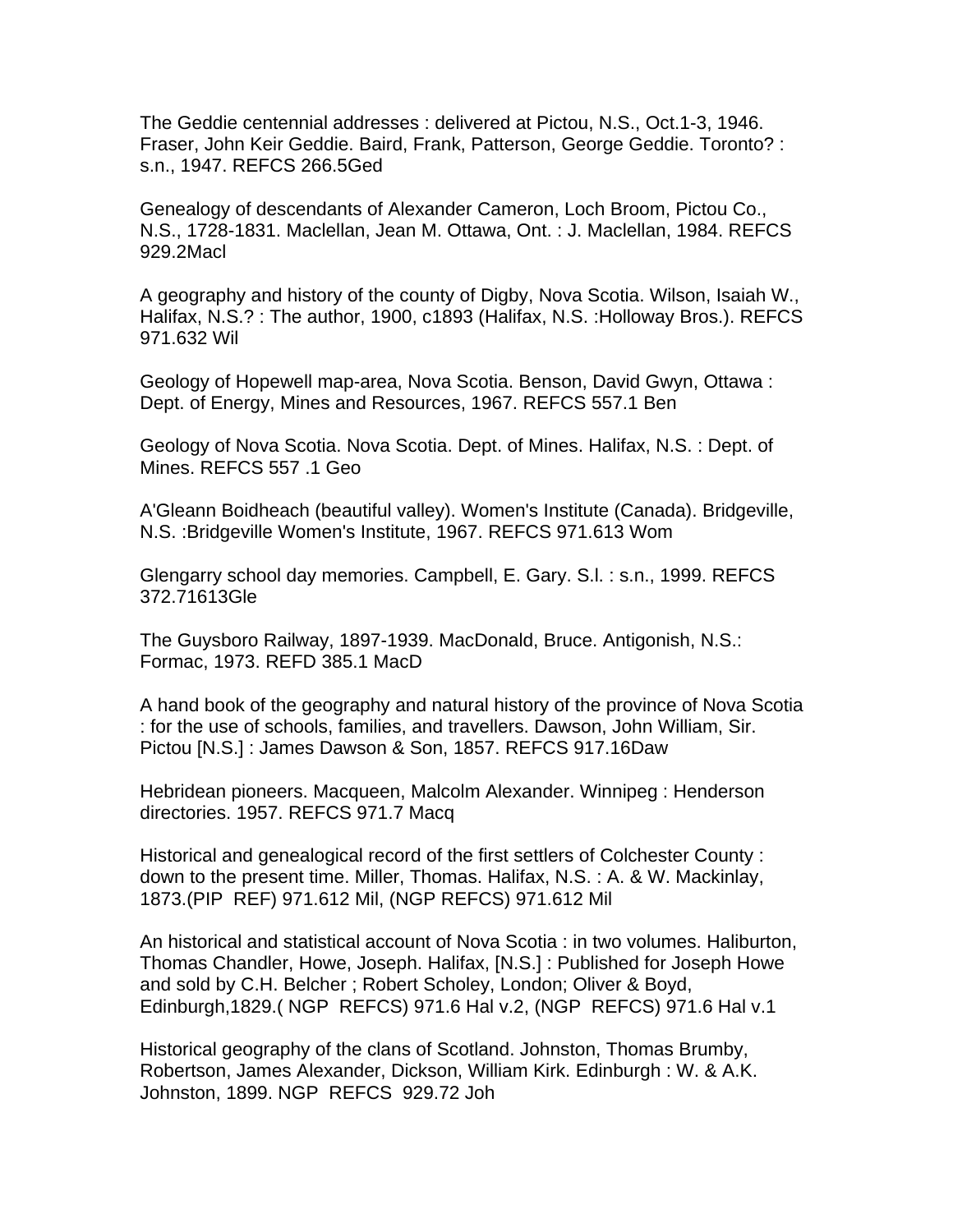The history of Acadia : from its first discovery to its surrender to England by the treaty of Paris. Hannay, James. Saint John, N.B.? : s.n., 1879 (St. John [i.e. Saint John], N.B. : J. & A. McMillan). (NGP REFCS) 971.6 Han

A history of Barrington township and vicinity : Shelburne County, Nova Scotia, 1604-1870 ; with a biographical and genealogical appendix. Crowell, Edwin, Doane, Arnold.Yarmouth, N.S. : [s.n.], 1923.(NGP REFCS) 971.625 Cro

History of Inverness County Nova Scotia. MacDougall, John L. Truro, N.S. : Truro News, 1922. (NGP REFCS) 971.691 MacD

History of New Brunswick. Hannay, James. St. John, N.B. : J.A. Bowes, 1909. (NGP REFCS) 971.5 Han v.2, (NGP REFCS) 971.5 Han v.1

A history of Newfoundland from the English, colonial and foreign records. Prowse, D. W. (Daniel Woodley). London : Macmillan, 1895. (NGP REFCS) 971.8Pro

A history of Nova Scotia, or Acadie. Murdoch, Beamish, Barnes, James. Halifax, N.S. : James Barnes, 1865-1867. (NGP REFCS) 971.6 Mur v.2, (NGP REFCS) 971.6 Mur v.3, (NGP) REFCS) 971.6 Mur v.1

History of St. Columba 1820-1935. MacLeod, A. M. Nova Scotia? : s.n., 1935? (NGP REFCS) 287.92MacL

The history of St. Columba Church : Hopewell, Nova Scotia. St. Columba Church (Hopewell, N.S.). 150th Anniversary Committee. Nova Scotia : St. Columba Church, Anniversary Committee, 1970. (NGP REFCS) 277.163 His

A history of Tatamagouche, Nova Scotia. Patterson, Frank H. (Frank Harris), Halifax : Royal Print & Litho, 1917. (NGP REFCS) 971.612 Pat, (PIP REFCS) 971.612 Pat

The history of the 2nd Canadian Battalion (East. Ontario Regiment) Canadian Expeditionary Force, in the Great War, 1914-1919. Murray, W. W. Ottawa : Published for Historical Committee, 2nd Battalion, C. E. F., by Mortimer, 1947. (NGP REFCS) 940.412 Mur

History of the County of Annapolis, including old Port Royal and Acadia : with memoirs of its representatives in the provincial parliament, and biographical and genealogical sketches of its early English settlers and their families. Calnek, W. A. (William Arthur), Savary, A. W. (Alfred William).Toronto : Wm. Briggs, 1897. (NGP REFCS) 971.633 Cal

History of the County of Lunenburg. DesBrisay, Mather B. (Mather Byles),.Toronto : Wm. Briggs, 1895. (NGP REFCS) 971.623Des B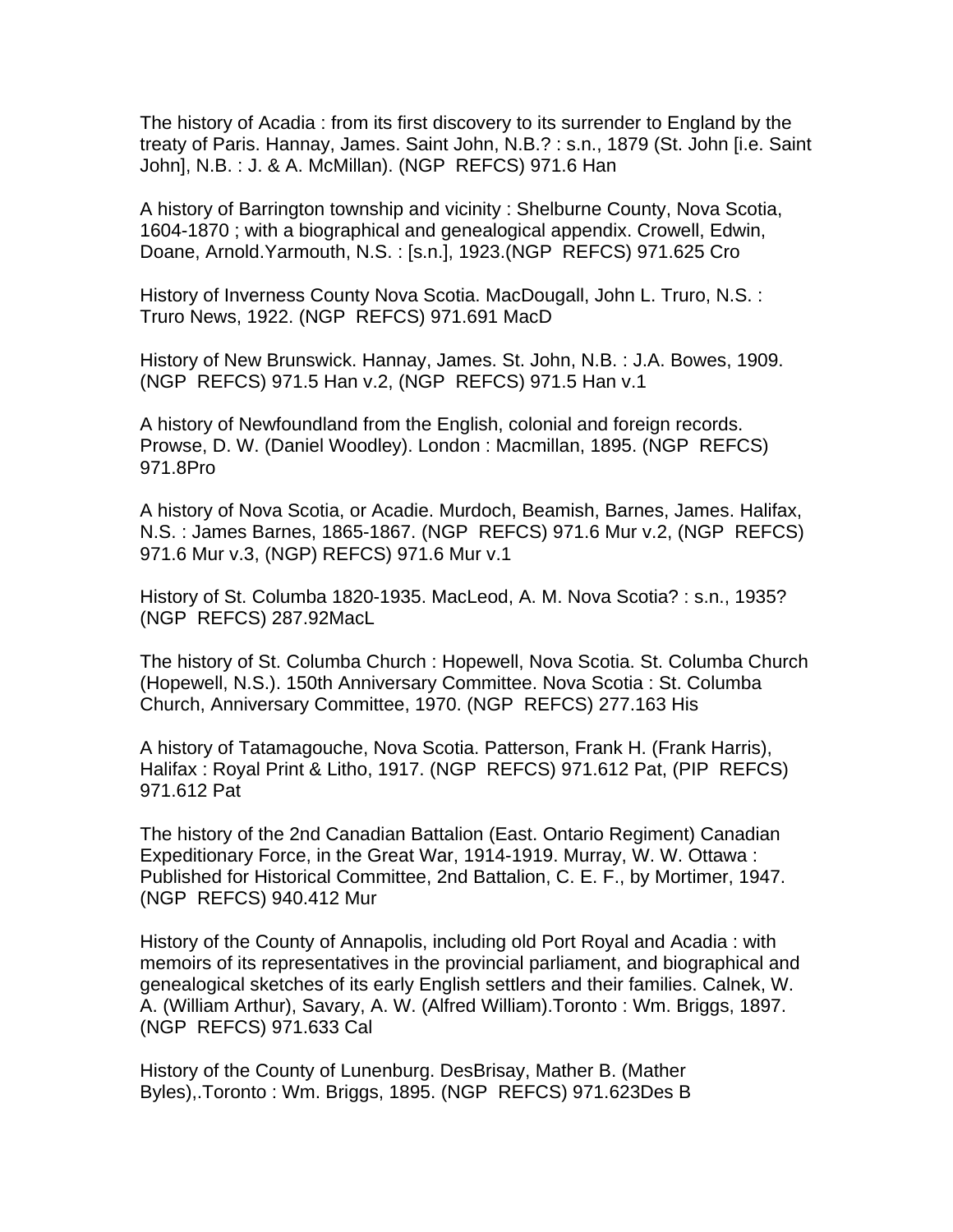A history of the county of Pictou, Nova Scotia. Patterson, George. Montreal : Dawson Bros. ; Pictou, N.S. : J. M'Lean, 1877. (NGP REFCS) 971.613 Pat

A history of the county of Yarmouth, Nova Scotia. Campbell, J. R. (John Roy).Belleville, Ont. : Mika Studio,1972. (NGP REFCS) 971.631 Cam

The history of the Dominion of Canada. Clement, W. H. P. (William Henry Pope).Toronto : W. Briggs, 1897. (NGP REFCS) 971 Cle

A history of the Dominion of Canada. Calkin, John B. (John Burgess). Halifax, N.S. : A. & W. Mackinlay, 1898. (NGP REFCS) 971 Cal

History of the Knox Presbyterian Church, Blue Mountain, Pictou County, Nova Scotia. MacIntosh, Archibald W. [S.l : s.n., 1970?]. (NGP REFCS) 285.2716MacI

History of the mission of the Secession Church to Nova Scotia and Prince Edward Island : from its commencement in 1765. Robertson, James. Edinburgh ; London : John Johnstone, 1847. (NGP REFCS) 285.2716 Rob

A history of the Parish of St. Mary's. McArel, Elinor Crewe. Glace Bay, N.S. : [s.n.], 1976. (NGP REFCS) 283.71639 McA

History of the townships of Dartmouth, Preston and Lawrencetown, Halifax County, Nova Scotia. Lawson, Mary Jane (Katzmann) Belleville, Ont., Mika Studio, 1972. (NGP REFCS) 971.622 Law

The homeland of the Bible : travels and studies in the Holy Land and Egypt. MacPhie, J. P. (John Peter). Chicago ; Toronto : F. H. Revell, 1902. (NGP REFCS) 915.69MacP

Hugh Greasaiche (Hugh Dunbar) : some thoughts about a pioneer of Pictou County. Dunbar, Frederick L. New Glasgow, N.S. : Dunbar Family Association, [19--]. (NGP REFCS) 929.2Dun

I came from Pictou County : the recollections of Jane MacKay Rutherford. Rutherford, Jane MacKay, Davidson, Margaret Rutherford. Regina : F.L. Dunbar, 1984. (PIP REFCS) 921 Rut, (PIP ANF) 921 Rut, (NGP REFCS) 921 Rut

Immigration to and emigration from Nova Scotia, 1815-1838. Martell, James Stuart. Halifax, N.S. : Public Archives of Nova Scotia, 1942. (NGP REFCS) 325.716 Mar

In the County Court of District No. 6 between Edmund George (plaintiff) and Godrey Peart (defendant) : case on appeal from the decision of His Honor George Patterson, Judge of the County Court for District No. 5 : J.A. Fulton (solicitor for defendant), D.P. Floyd (solicitor for plaintiff). George, Edmund,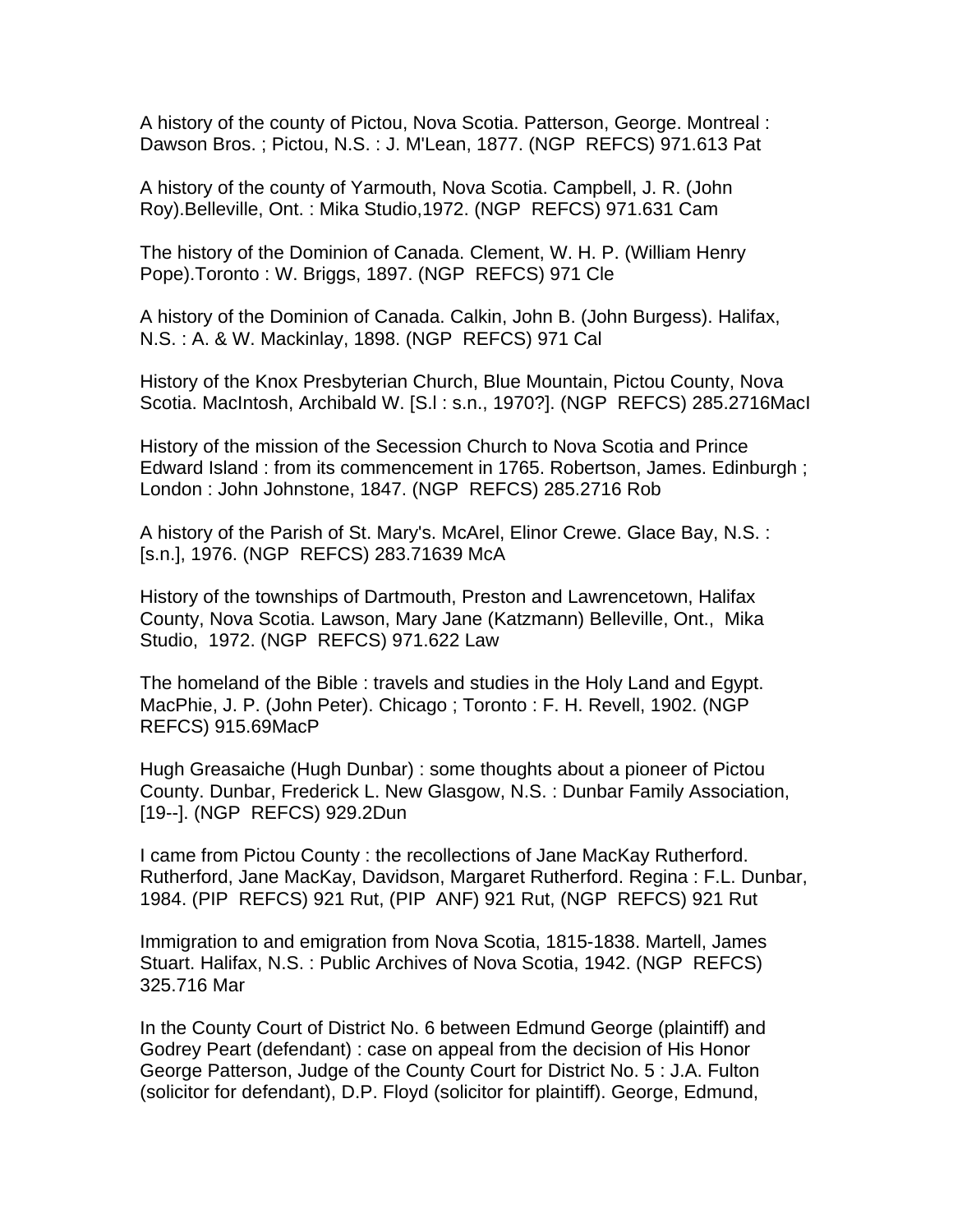plaintiff. Peart, Godfrey, defendent. New Glasgow, N.S. : Fraser Printing Co., 1916.(NGP REFCS) 346.71601Geo

Index to historical and genealogical record of the first settlers of Colchester county, Nova Scotia. : by Thomas Miller (1873). Miller, Thomas, Cleveland, Marjorie Seward. Truro, N.S. : Colchester Historical Museum, 1982. (PIP REFCS) 971.612 Mil, (NGP REFCS) 971.612 Mil

Index to registered marriages of Pictou County, 1864-1917 : transcribed from microfilm #1302064 : a joint project of New Glasgow Library & Pictou County Roots Society. transcribed and compiled by Dorothy Scully, Vangie Way, Nedra Wilson. (NGP REFCS) 929.371613Scu Vol.2, (NGP REFCS) 929.371613Scu Vol.1

Industrial opportunity in the East River Valley, County of Pictou, Nova Scotia, Canada. New Glasgow, N.S. Board of Trade. New Glasgow, N.S. : Board of Trade, 1948. (NGP REFCS) 338.4 Ind

Instructions for operating Acadia engines : also price list of parts : price list "D". Acadia Gas Engines Limited. [S.l. : s.n., 19--]. (NGP REFCS) 623.87Ins

Introduction to genealogical records of some Pictou County families. Logan, R. M. [Nova Scotia?] : [The Author], [19--]. (NGP REFCS) 929.2Log

An inventory of discharges, monitoring and resource use for Pictou Harbour, Nova Scotia : Appendix : point-source discharges in the Pictou Harbour watershed. Boyle, Darlene E. Dartmouth, N.S. : Environment Canada, 1990. (NGP REFCS) 363.7394 Boy

The Irish in Nova Scotia : annals of the Charitable Irish Society of Halifax, 1786- 1836. Stewart, Herbert Leslie. [Halifax, N.S.? : The Charitable Irish Society?, 1949] (Kentville, N.S. : Kentville Publishing).(NGP REFCS) 971.6 ste

Isle Royale : "the front door of Canada". Dimock, Celia C.. Halifax, N.S. : T.C. Allen, 1929. (NGP REFCS) 971.69 Dim

Jardines of Atlantic Canada. Jardine, Donald E. [Nova Scotia?] : The Atlantic Provinces Branch of the Jardine Clan Society, 1997 (Halifax, N.S. : Bounty Print Ltd.).(NGP REFCS) 929'.2'Jar Vol.2, (NGP REFCS) 929.2 Jar Vol.1

John Geddie, hero of the New Hebrides. Falconer, James W. Toronto : Board of Foreign Missions, Presbyterian Church in Canada, 1915? (NGP REFCS) 266.009934 Fal

Johnnie Courteau and other poems. Drummond, William Henry. New York : Putnam, 1901.(NGP REFCS) 819.1 Dru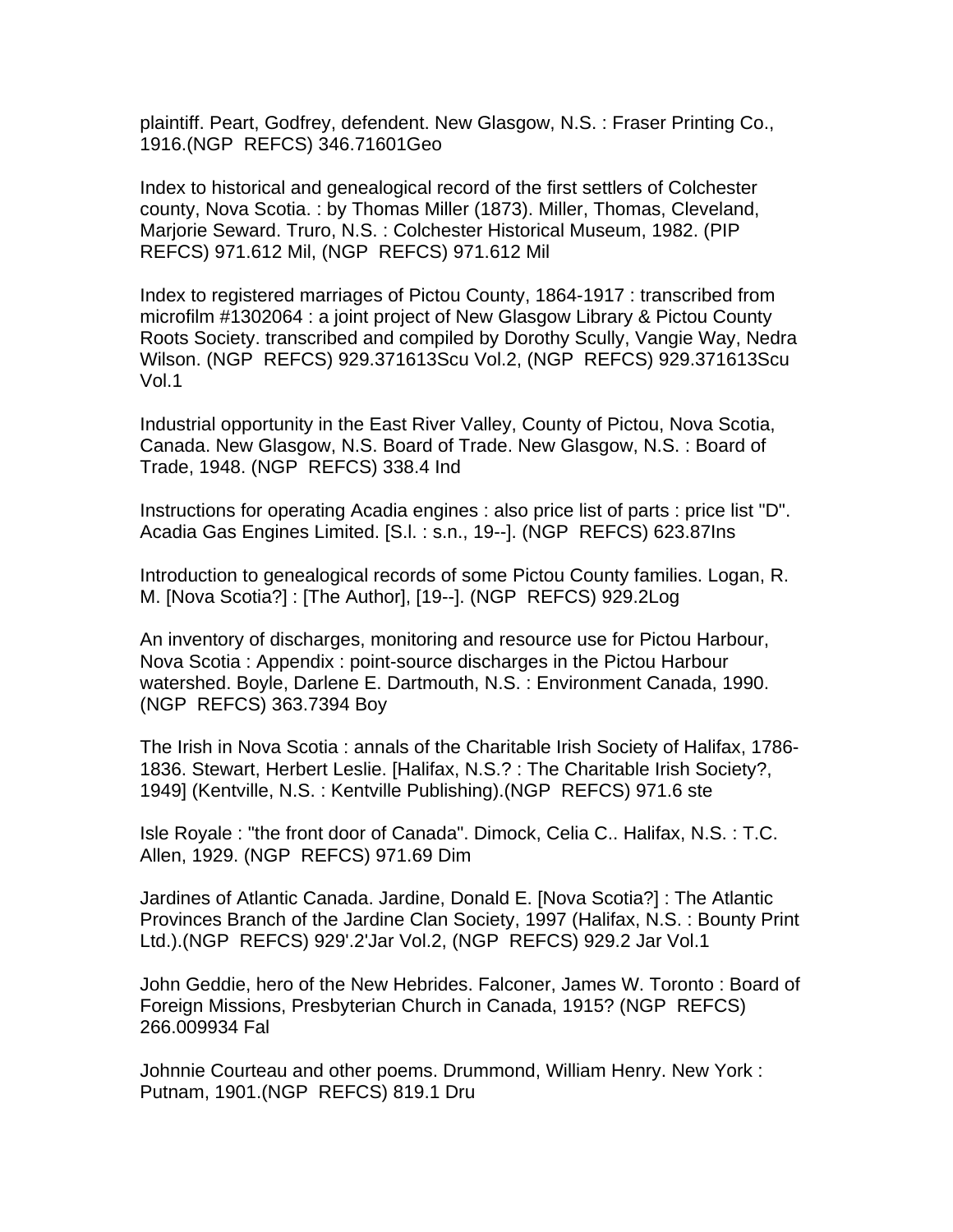Journals of Beauséjour : Diary of John Thomas ; Journal of Louis de Courville. edited by John Clarence Webster. Thomas, John, 1724-1776.Courville, Louis-Léonard Aumasson, sieur de, b. 1722 or 1723. Halifax, N.S. : Public Archives of Nova Scotia, 1937. Sackville, N.B. : Tribune Press. (NGP REFCS) 971.5 Web

King's College, a chronicle, 1789-1939 : collections and recollections. Vroom, F. W. Halifax, N.S. : Imperial Pub., 1941.(NGP REFCS) 378.716 Vro

The last martyrs of Eromanga : being a memoir of the Rev. George N. Gordon and Ellen Catherine Powell, his wife. Gordon, James Douglas. Halifax, N.S. : Macnab and Shaffer, 1863. (NGP REFCS) 266 .52 Gor

Leading the way : an unauthorized guide to the Sobey Empire. MacLean, Eleanor. Halifax, N.S. : GATT-Fly Atlantic, 1985. (NGP REFCS) 338.8 MacL

Letters from Nova Scotia : comprising sketches of a young country. Moorsom, W. S. London : Colburn, 1830. (NGP REFCS) 917.16 Mor

The letters of Agricola on the principles of vegetation and tillage.Young, John. Halifax, N.S. : [Printed by Holland], 1822. (NGP REFCS) 630.9716 You

The life and letters of the Rt. Hon. Sir Charles Tupper. Tupper, Charles, Sir, Saunders, E. M. London ; Toronto : Cassell, 1916. (NGP REFCS) 921 Tup Vol.1

The life and times of George R. Young. Grant, Robert. [New Glasgow, N.S.? : s.n.], 1886 (New Glasgow, N.S. : S.M.MacKenzie) (NGP REFCS) 921You

The life and times of Industrial Estates Limited. George, Roy E., Halifax, N.S. : Institute of Public Affairs, Dalhousie University, 1974. (NGP REFCS) 338.4 Geo

Life and work of the Rt. Hon. Sir John Thompson . Hopkins, J. Castell. Toronto : United Pub. Co., 1895. (NGP REFCS) 921 Tho

Little Harbour Presbyterian Church : a history of the congregation, 1840-1975. MacKenzie, George [Truro, N.S.?] : [The Author?], 1975. (NGP REFCS) 285'.2716'MacK

Local history of Paradise, Annapolis County, Nova Scotia (1684-1936). Morse, William Inglis.Boston : Nathan Sawyer, c1937. (NGP REFCS) 971.633 Mor

Lorne Street Cemetery, New Glasgow : Nov. 1999. [New Glasgow, N.S.] : [s.n.], [1999]. (NGP REFCS) 929.509716Lor

Louisbourg, from its foundation to its fall, 1713-1758. McLennan, J. S. London : Macmillan, 1918. (NGP REFCS) 971.695 McL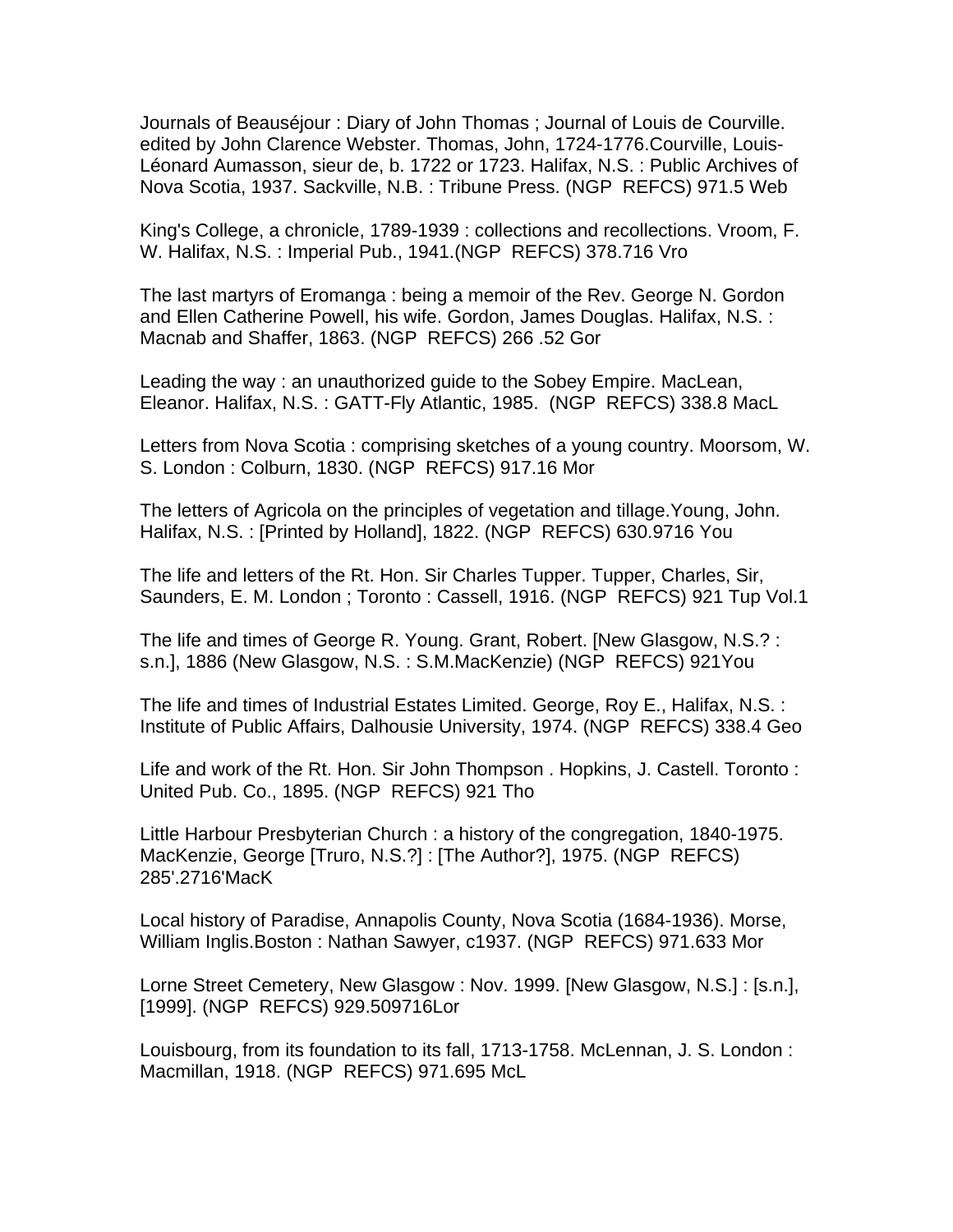Louisbourg in 1745 : the anonymous Lettre d'un habitant de Louisbourg (Cape Breton), containing a narrative by an eye-witness of the siege in 1745. Wrong, George M., 1860-1948. Toronto : W. Briggs, 1897. (NGP REFCS) 971.695 Wro

Loyalists and land settlement in Nova Scotia : a list. Gilroy, Marion. Halifax, N.S. : Public Archives of Nova Scotia, 1937. (NGP REFCS) 971.6 Gil

The Maritime Provinces : a handbook for travellers : a guide to the chief cities, coasts, and islands of the Maritime Provinces of Canada, and to their scenery and historic attractions; with the Gulf and River of St. Lawrence to Quebec and Montreal; also, Newfoundland and the Labrador coast. Sweetser, M. F. Boston : Ticknor, 1886. (NGP REFCS) 917.15Mar

Markland or Nova Scotia : its history, natural resources and native beauties. McLeod, Robert R. Berwick, N.S.: Markland Pub., 1903, c1902. (NGP REFCS) 971.6 McL

The Marshall family of Pictou County, Nova Scotia, circa 1775. Marshall, Bryce G. Call No. (NGP REFCS) 929.2 Mar Vol.2, (NGP REFCS) 929.2Mar Vol.1

Memoir of Norman Macleod : minister of Barony Parish, Glasgow; one of her majesty's chaplains ; Dean of the Chapel Royal ; Dean of the most ancient and most noble Order of the Thistle. MacLeod, Donald. Toronto : Belford, c1876 (Toronto : Globe Printing).(NGP REFCS) 921 MacL

A memorial to Michael Louis Neima. Neima, Georgena Ross. New Glasgow, N.S. : [s.n.], 1984. (NGP REFCS) 921 Nei

Might's New Glasgow Nova Scotia city directory 1975. Toronto : Might Directories, 1975. (NGP REFCS) 917.1613 Mig

Minerals and mining, Nova Scotia. Drummond, Robert.Stellarton, N.S. : Mining Record Office, 1918. (STP REF) 622.916 Dru, (STP REF) 622.916 Dru, (NGP REFCS) 622.916 Dru

Minutes and proceedings of the Municipal Council of Pictou County and list of officers appointed at January term ... Pictou (N.S. : Municipal county). Municipal Council. Pictou, N.S. : The Council, (NGP REFCS) 352.140971613 Pic 1950

Missionary life among the cannibals : being the life of the Rev.John Geddie, first missionary to the New Hebrides, with a history of the Nova Scotia Presbyterian mission on that group. Patterson, George. Toronto : James Campbell & Son, James Bain & Son, and Hart & Co., c1882. (NGP REFCS) 921 Ged

Native born : a brief history of the Black presence in Pictou County. Kyte, Jack. Bowden, Denise.Nova Scotia : Scott Maritimes Ltd., 1990 (Pictou, N.S.: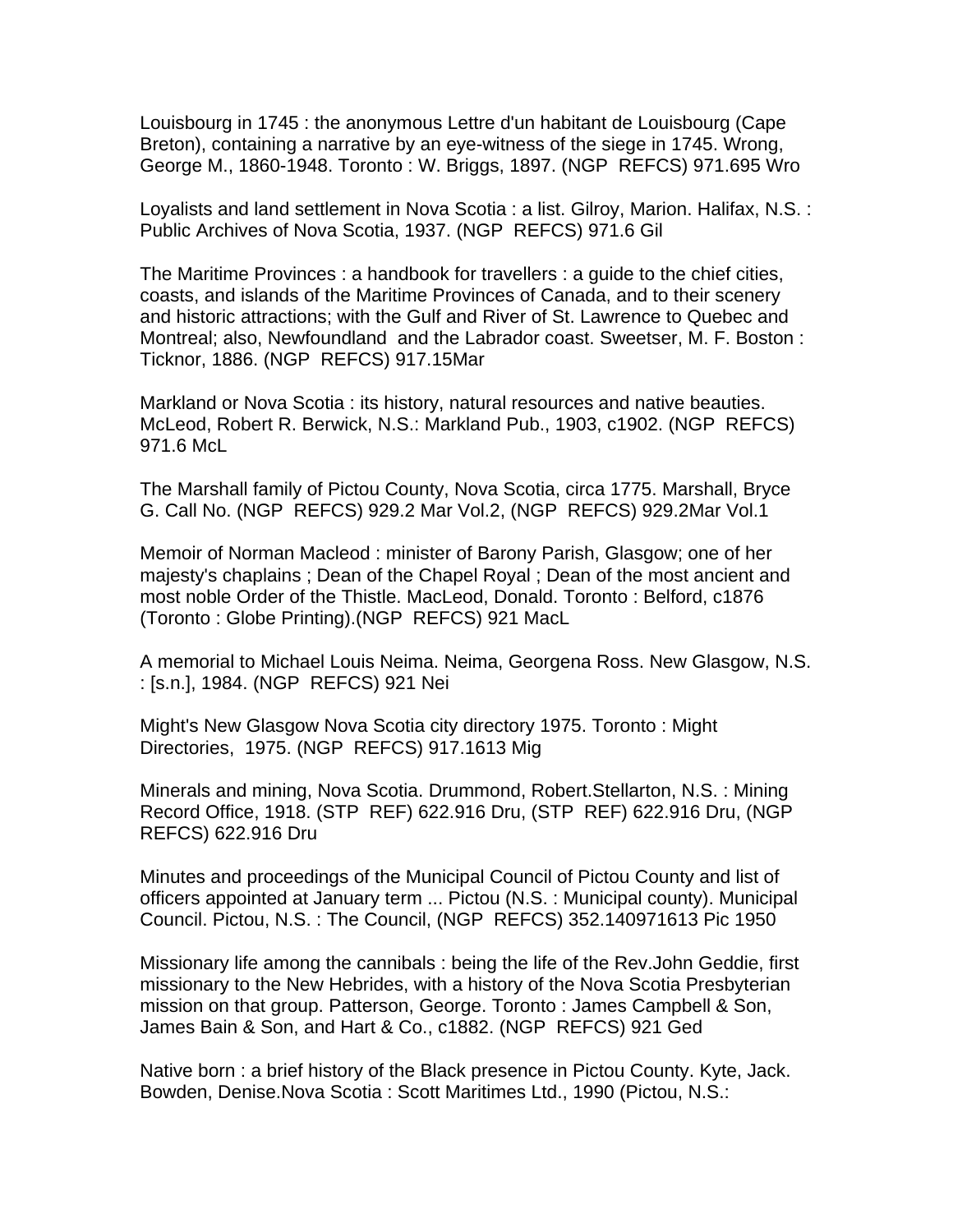Advocate Printing) (NGP REFCS) 305.8960716 Kyt, (NGP REFCS) 305.8960716Kyt

New Glasgow and surrounding towns : Trenton, Stellarton,Westville. [Nova Scotia? : s.n.], [19--]. (NGP REFCS) 971.613New

New Glasgow directory for the years 1919-20 : including Stellarton, Trenton, Westville, Pictou and Pictou County. Halifax, N.S. : Maritime Directory Co., c1919. (NGP REFCS) 917.1613015 New

Northeastern region statistical profile. Nova Scotia. Dept. of Industry, Trade and Technology. Nova Scotia. Dept. of Finance. Statistics Division. Halifax : The Dept., 1987- . (NGP REFCS) 317.16 Nor 1993, (NGP REFCS) 317.16 Nor 1987, (NGP REFCS) 317.16 Nor 1995

Notable Nova Scotians. Sellick, Lester B. Hantsport, N.S. : Lancelot Press, 1981. (NGP ANF) 920 Sel, (PIP ANF) 920 Sel, (RJP ANF) 920 Sel, (STP ANF) 920 Sel, (NGP REFCS) 920 Sel

Nova Scotia book of verse. Poetry Society of England. Nova Scotia Centre. [Nova Scotia?] : Nova Scotia Centre, Poetry Society of England,1949- (Halifax, N.S. : Wm. Macnab & Son). (NGP REFCS) 819.108 Nov vol.3

Nova Scotia Directory for 1871 : names of professional and business men and other inhabitants in the cities, towns, & villages throughout the province. London, Ont. : Genealogical Research Library, c1984. (NGP REFCS) 971.60025 Nov

Nova Scotia in books : from the first printing in 1752 to the present time, commemorating the centennial of Confederation. Elliott, Shirley B., Webster, Ellen. Halifax, N.S. : Halifax Library Association in cooperation with the Nova Scotia Provincial Library, 1967. (NGP REFCS) 015.7 Nov

Nova Scotia in your pocket : the complete guide to travelling in Atlantic Canada's ocean playground. Prince, John W. Halifax, N.S. : Nimbus Pub., c1979. (NGP REFCS) 917.16 Pri

Nova Scotia's Museum of Industry : a plan for implementation. prepared for the Nova Scotia Museum by Barry Lord [and] Gail Dexter Lord. [Halifax, N.S. : Nova Scotia Museum], 1984. (NGP REFCS) 338 .075 Lor v.2, (NGP REFCS) 338 .075 Lor v.3, (NGP REFCS) 338 .075 Lor v.1

Nova Scotia School of Fisheries History: 50 years of serving the coastal community. Wright, Beulah Jane. [Pictou, N.S.]: Nova Scotia School of Fisheries. 1996. REFD 378.71613 Nov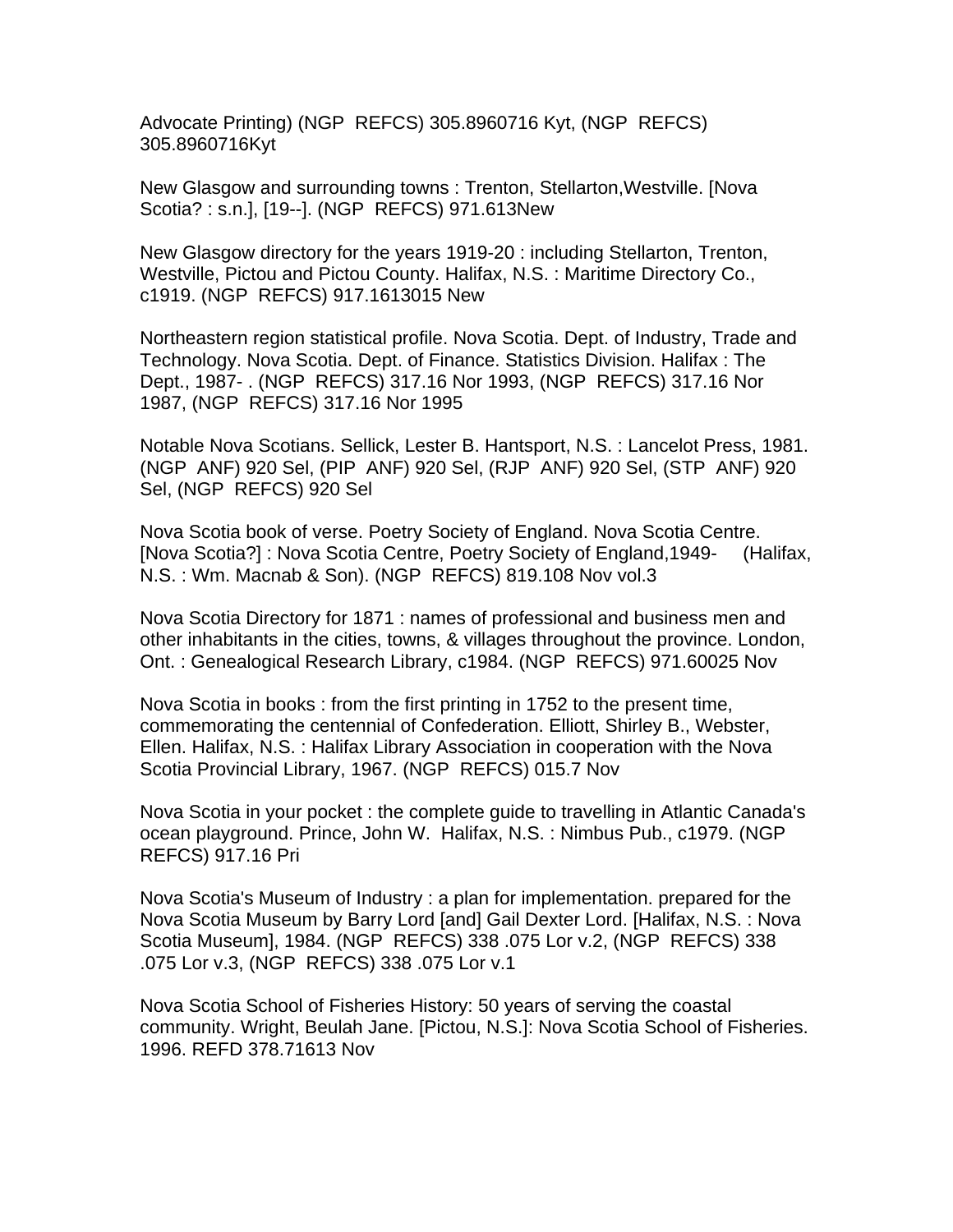Nova Scotia sketch book. Jenson, L. B. [Halifax] : Petheric Press, c1969. (PIP ANF) 917.16Jen, (NGP ANF) 917.16Jen, (NGP REFCS) 917.16Jen

Nova Scotia vital statistics from Halifax newspapers, 1844-1847. /compiled by Jean M. Holder; assisted by Grace L. Hubley & Helen D. Goss as typists. Halifax : Genealogical Association of Nova Scotia; 1986. (NGP REFCS) 929.2 Nov

Nova Scotia vital statistics from Halifax newspapers, 1848-1851. /compiled by Jean M. Holder ; assisted by Helen D. Goss. Halifax [N.S.] : Genealogical Association of the Royal Nova Scotia Historical Society, 1987. (NGP REFCS) 929.2 Nov

Nova Scotia vital statistics from Halifax newspapers, 1852-1854. /compiled by Jean M. Holder ; assisted by Helen D. Goss. Halifax [N.S.] : Genealogical Association of the Royal Nova Scotia Historical Society, 1988. (NGP REFCS) 929.2 Nov

Nova Scotia vital statistics from newspapers, 1829-1834. /compiled by Jean M. Holder ; assisted by Grace L. Hubley. Halifax : Nova Scotia Historical Society, 1982. (PIP REFCS) 929.2 Nov, (NGP REFCS) 929.2 Nov

Nova Scotia vital statistics from newspapers, 1835-1839. /compiled by Jean M. Holder ; assisted by Grace L. Hubley. Halifax [N.S.] : Genealogical Association of the Royal Nova Scotia Historical Society, 1984. (NGP REFCS) 929.2 Nov

Ocean to ocean : Sandford Fleming's expedition through Canada in1872. Grant, George Monro. Detroit : Craig and Taylor, c1878. (NGP REFCS) 917.1 Gra

Off-trail in Nova Scotia. Bird, Will R. Toronto : Ryerson Press, c1956. (NGP ANF) 917.16 Bir, (PIP ANF) 917.16 Bir, (ANP ANF) 917.16 Bir, (NGP REFCS) 917.16 Bir

Old Sydney. MacKinnon, J. G. Belleville, Ont. : Mika Pub., 1973. (NGP REFCS) 971.696 MacK

The older palaeozoic of Pictou County, Nova Scotia. Maehl, Richard H., Halifax : Province of Nova Scotia, Dept. of Mines, 1961. (NGP REFCS) 557.16 Mae

The origin and development of Colchester roads to 1900.Yuill, Bradford G. Truro, N.S. : Colchester Historical Museum, 1981. (NGP REFCS) 388.1Yui

Out of the wilderness. MacDonald, Wilson.Ottawa : Graphic, c1926. (NGP REFCS) 819.1 MacD

Petitpas of D'Escousse. Pettipas, Alvin J., Pettipas, Charles F., Pettipas, Kenneth J. [S.l. : s.n.], 1991?]. (NGP REFCS) 929.2 Pet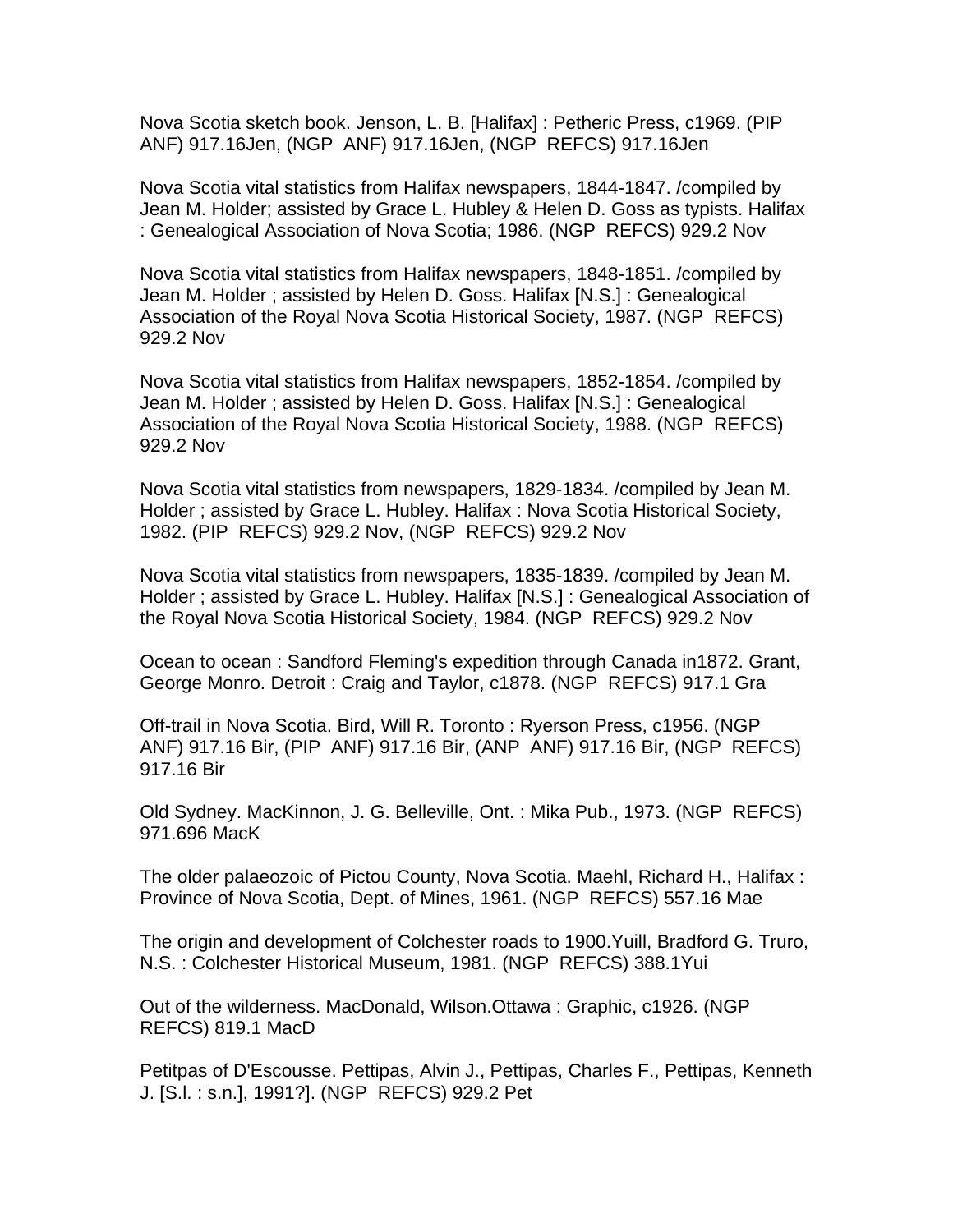A pictorial guide to historic Nova Scotia : featuring Louisbourg, Peggy's Cove, Sable Island, in full color. Raddall, Thomas H. Halifax, N.S. : Book Room, c1970. (NGP REFCS) 917.16 Rad

Pictou County : a survey of agriculture. Pictou Agricultural Adjustment Committee. Truro, N.S. : S. G. Ryle/The Committee, 1988. (STP ANF) 630.9716 Pic, (NGP REFCS) 630.9716 Pic

Pictou County : planning issues and prospects. prepared for the Pictou County District Planning Commission ; by Development Planning Associates Limited. Pictou, N.S. : Pictou County District Planning Commission, 1975. (NGP REFCS) 301.34 Pic

Pictou County Directory, 1914. Halifax : Royal Print & Litho, 1914. (NGP REFCS) 917.1613 Pic

Pictou County housing capability : a report for the Pictou County Urban Renewal Study. Harvey, Andrew S. Halifax : Institute of Public Affairs, Dalhousie University, 1970 (NGP REFCS) 690 Har

Pictou County in perspective. Nova Scotia. Dept. of Development. Halifax, N.S. : Nova Scotia Dept. of Development, 1973. (NGP REFCS) 309.1716 Pic

Pictou County municipal coordination study. Phase 1 : report on possibilities for coordinating local services in Pictou County, Nova Scotia. Sandford, Lawrence E. Halifax : Institute of Public Affairs. Dalhousie University,1967. (NGP REFCS) 301'.34'San

Pictou County municipal coordination study : phase 2: recommendations. Sandford, Lawrence E. Halifax : Institute of Public Affairs, Dalhousie University, 1969. (NGP REFCS) 301.34San

Pictou County, N.S. : Pictou, Westville and Stellarton, N.S. [S.l.] : [s.n.], [19-- ].(NGP REFCS) 971.613Pic

Pictou County, Nova Scotia death records. Bridges, Steven A. Fairfax, Virginia : S.A. Bridges, c1985- (NGP REFCS) 929.371613 Bri v.2, (NGP REFCS) 929.371613 Bri v. 3, (NGP REFCS) 929.371613 Bri v.1

Pictou County, Nova Scotia, Registry of Probate [microform] : wills. Salt Lake City, Utah : Genealogical Society of Utah, 1969. (NGP REFCS) 929.371613Pic Vol.4, (NGP REFCS) 929.371613Pic Vol.5-6, (NGP REFCS) 929.371613 Pic Vol.7-8, (NGP REFCS) 929.371613 Pic Vol.1-3

Pictou County regional urban renewal study. Pictou County Regional Planning Commission. Verge, Harold. [S.l : s.n., 19--] (NGP REFCS) 301.34 Pic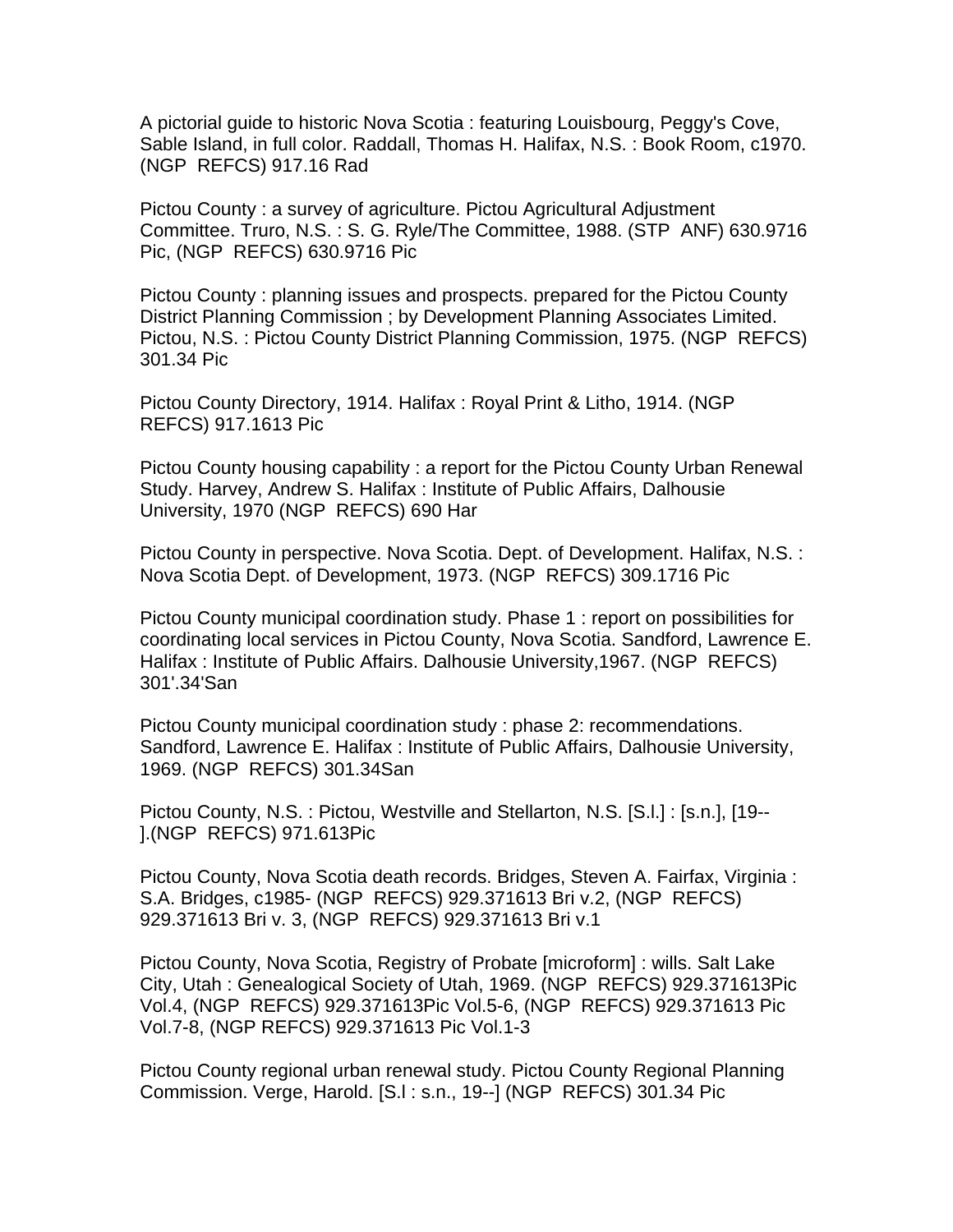The Pictou county visitor. Forbes, J. E. Kerr, G. Eureka, N.S. : Zion Community Church, 1925-2?. (NGP REFCS) 248.4 Pic

Pictou Harbour : a study for the Dept. of Development, Province of Nova Scotia and [the] Ministry of Transport, Canada. Canplan Consultants Limited. Halifax : Canplan Consultants, 1973. (NGP REFCS) 387.1 Can

Pictou Island, Nova Scotia : the rise and fall of an island community. Ross, Eric. [S.l. : s.n.], c1987. (Victoria, B.C. : Morriss Printing). (NGP REFCS) 971.613 Ros, (PIP REFCS) 971.613 Ros

Pictou poets : a treasury of verse in Gaelic and English. /selected and prefaced with biographical selections and appreciations by J. D. Logan ; with an introduction by George Geddie Patterson. Logan, J. D. Pictou, N.S. : Press of the Pictou Advocate, 1923. (NGP REFCS) 819.108 Pic

Place-names of Prince Edward Island with meanings. Douglas, R. (Robert).Ottawa : King's Printer, 1925. (NGP REFCS) 917.17 Pla

Post offices and postal routes of Pictou County Nova Scotia. MacDonald, Ken C. Halifax, N.S. : Ken C. MacDonald, c1996. (NGP REFCS) 383.49716MacD

The Presbyterian witness and evangelical advocate : vital statistics, 1888-1908. / compiled by J. & S. McCormick. Middleton, N.S. : J. & S. McCormick, 1995. (NGP REFCS) 929.3716Pre v.2, (NGP REFCS) 929.3716Pre v.3, (NGP REFCS) 929.3716Pre v.4, (NGP REFCS) 929.3716Pre v.1

The Presbyterian witness and evangelical advocate : vital statistics, 1848-1887. / compiled by J. & S. McCormick. Middleton, N.S. : J. & S. McCormick, 1992. (NGP REFCS) 929.3716 Pre v.2, (NGP REFCS) 929.3716 Pre v.3, (NGP REFCS) 929.3716 Pre v.4, (PIP REFCS) 929.3716 Pre v.1, (PIP REFCS) 929.3716 Pre v.2, (PIP REFCS) 929.3716 Pre v.3, (PIP REFCS) 929.3716 Pre v.4, (NGP REFCS) 929.3716 Pre v.1

Proceedings at the centennial celebration of James Church congregation, New Glasgow : September 17th, 1886, with appendices. James Church (New Glasgow, N.S.) New Glasgow, N.S. : S. M. MacKenzie, 1886. (NGP REFCS) 277.163 Pro

Programme : re-union of the descendants of John Robertson, 1784-1934, Churchville, East River, Pictou, N.S., August 16, 1934. New Glasgow, N.S. : Eastern Chronicle, [1934]. (NGP REFCS) 929.2 Pro

Prominent people of the Maritime Provinces. Montreal : Canadian Publicity, 1922 (St. John [i.e. Saint John], N.B. : J. & A. McMillan). (NGP REFCS) 920 Pro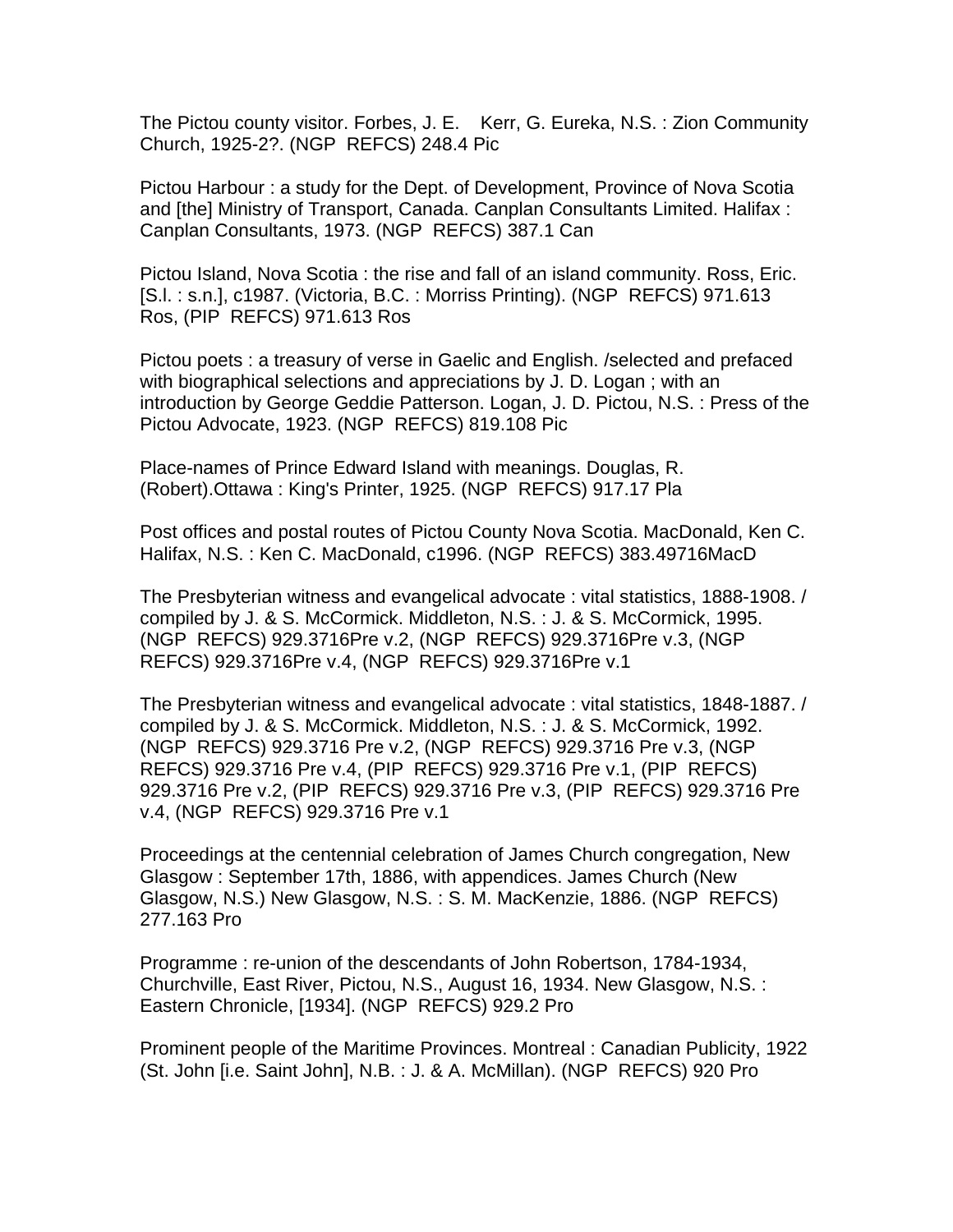The Province of Nova Scotia. Nova Scotia. Dept. of Government Services. Information Services Division. Halifax, N.S. : The Dept., c1978. (NGP REFCS) 917.16 Pro

Purchaser's guide and general classified business directory of the town of New Glasgow, 1938. [s.l.] : Standard Publications, 1938. (NGP REFCS) 917.1613015 Pur

The raid from Beauséjour and, How the Carter boys lifted the mortgage : two stories of Acadie. Roberts, Charles George Douglas, Sir,. Montreal : Montreal News Co., c1894. (NGP REFCS) FIC Rob

Recollections of sixty years in Canada. Tupper, Charles, Sir,. London ; Toronto : Cassell, 1914. (NGP REFCS) 971 Tup

The Registers of Rev. Hugh MacKenzie 1832-1844. Church of Scotland. Parish of Tarbat. [Nova Scotia?]: [s.n.], [2000 or 2001?]. REFD 929.3716 Chu

Report on water supply for the urban sub-region of Pictou County: preliminary for discussion / Canadian-British Consultants Limited. Canadian-British Consultants Limited. [Halifax, N.S.] : Canadian-British Consultants Limited, 1975. (NGP REFCS) 628.1Rep

Residential suitability study / [Pictou County, District Planning Commission]. Pictou (N.S.: County). District Planning Commission. New Glasgow, N.S. : Pictou County District Planning Commission, 1976. (NGP REFCS) 690 Pic

Reverend Alexander McGillivray, D.D. Doull, John. Halifax, N.S. : [s.n.], 1938. (NGP REFCS) 921 McG

Review of the Nova Scotia Public Prosecution Service : report on the Westray prosecution. Beveridge, Duncan R., Duncan, Patrick J. [Halifax, N.S.] : Beveridge, Lambert & Duncan, 2000. (NGP REFCS) 345.716 Bev Vol.1, (NGP REFCS) 345.716 Bev Vol.2

The revised statutes of Nova Scotia. Nova Scotia. Laws, statutes, etc. Halifax, N.S. : Compton, 1864. (NGP REFCS) 349.716 Nov

Robert Henderson's discovery of the Klondike (as told by his brother, Captain Henry Henderson). Henderson, Henry. [S.l : s.n., 19--] ([Nova Scotia] : Canadian Corps of Commissionaires, Nova Scotia Division, 1998). (NGP REFCS) 971.91Hen

Sable Island : its history and phenomena. Patterson, George. Montréal : W. Drysdale & Co. ; Halifax : Knight & Co. ; Pictou, N.S. : James McLean & Co., 1894. (NGP REFCS) 971.622 Pat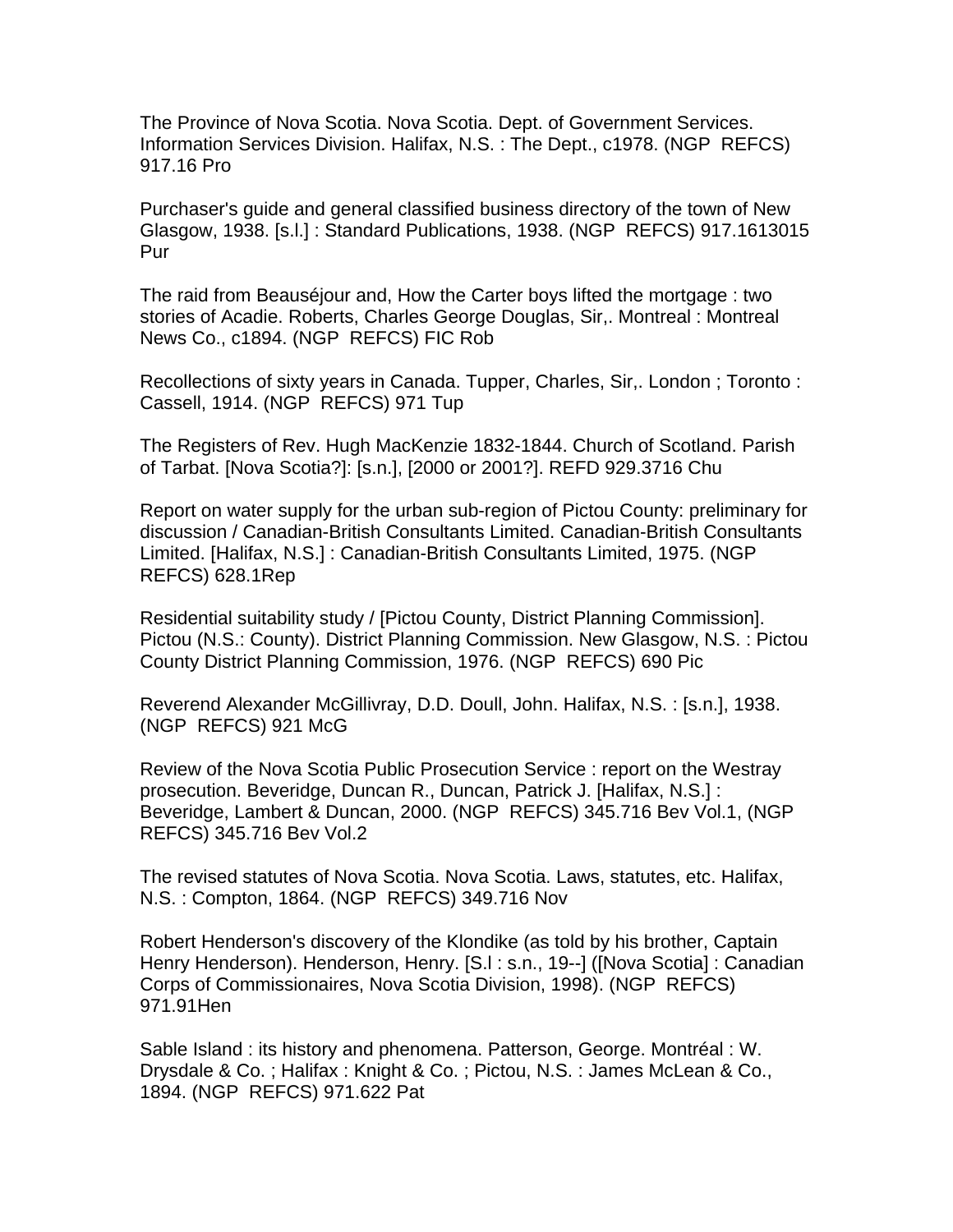Sabots and slippers. Mackenzie, Kenneth F. Toronto : Rous & Mann, 1954. (NGP REFCS) 971.612 MacK

Sand and gravel resources of Pictou County. Fowler, John H., Dickie, Gordon B. Halifax, N.S. : Province of Nova Scotia, Dept. of Mines, 1977. (NGP REFCS) 553.62 Fow

Scenic sieges and battlefields of French Canada. Macpherson, Katharine Livingstone. Montreal : Valentine & Sons, [19--?]. (NGP REFCS) 971 MacP

The school. Bannerman, Nova Ross. [Barney's River Station, N.S.] : [The Author], c1999. (NGP REF) 371.009716Ban, (BBP ANF) 371.009716Ban, (NGP REFCS) 371.009716Ban

Selections from the public documents of the province of Nova Scotia. / edited by Thomas B. Akins ; the translations from the French by Benj. Curren. Akins, Thomas B. Halifax, N.S. : C. Annand, 1869. (NGP REFCS) 971.6 Sel

Semi-jubilee exercises and annual reports of United Church, New Glasgow, Nova Scotia, 1899. United Church (New Glasgow, N.S.). New Glasgow, N.S. : "Eastern Chronicle" Press, 1899. (NGP REFCS) 285.2716Uni

Settlements and churches in Nova Scotia, 1749-1776. Mackinnon, Ian F. [Halifax? , N.S. : T.C. Allen, 1930] (Montreal : Walker Press) (NGP REFCS) 277.16 MacK

Sharing the song. Alison, Jessie Cameron.[Idaho?] : [Margaret A. Petragallo?], c1991. (NGP REFCS) 811.54Ali

Ships and seamen of New Glasgow, Nova Scotia. Cameron, James M. New Glasgow, N.S. : Hector Pub, c1959. (PIP REF) 387 Cam, (NGP REFCS) 387 Cam, (NGP REFCS) 387 Cam, (PIP REFCS) 387 Cam

The Sinclair expedition to Nova Scotia in 1398 : a pre-Columbian crossing of the Atlantic definitely dated as to year, month and day of landing. Pohl, Frederick Julius. Pictou, N.S. : Pictou Advocate Press, c1950. (NGP REFCS) 971.6 Poh

Sketches of attorney generals of Nova Scotia, 1750-1926. Doull, John. Halifax, N.S. : [The Author?], 1964. (NGP REFCS) 354.716 Dou

Some Cumberland County, Nova Scotia cemeteries : including Shulie, Maccan, Ragged Reef, Nappan, Minudie, Fenwick, Barronsfield, West Amherst, River Hebert, Fort Lawrence. Hill, Susan A. Amherst, N.S. : Printed by S.A. Hill, [1997].(NGP REFCS) 929.5Hil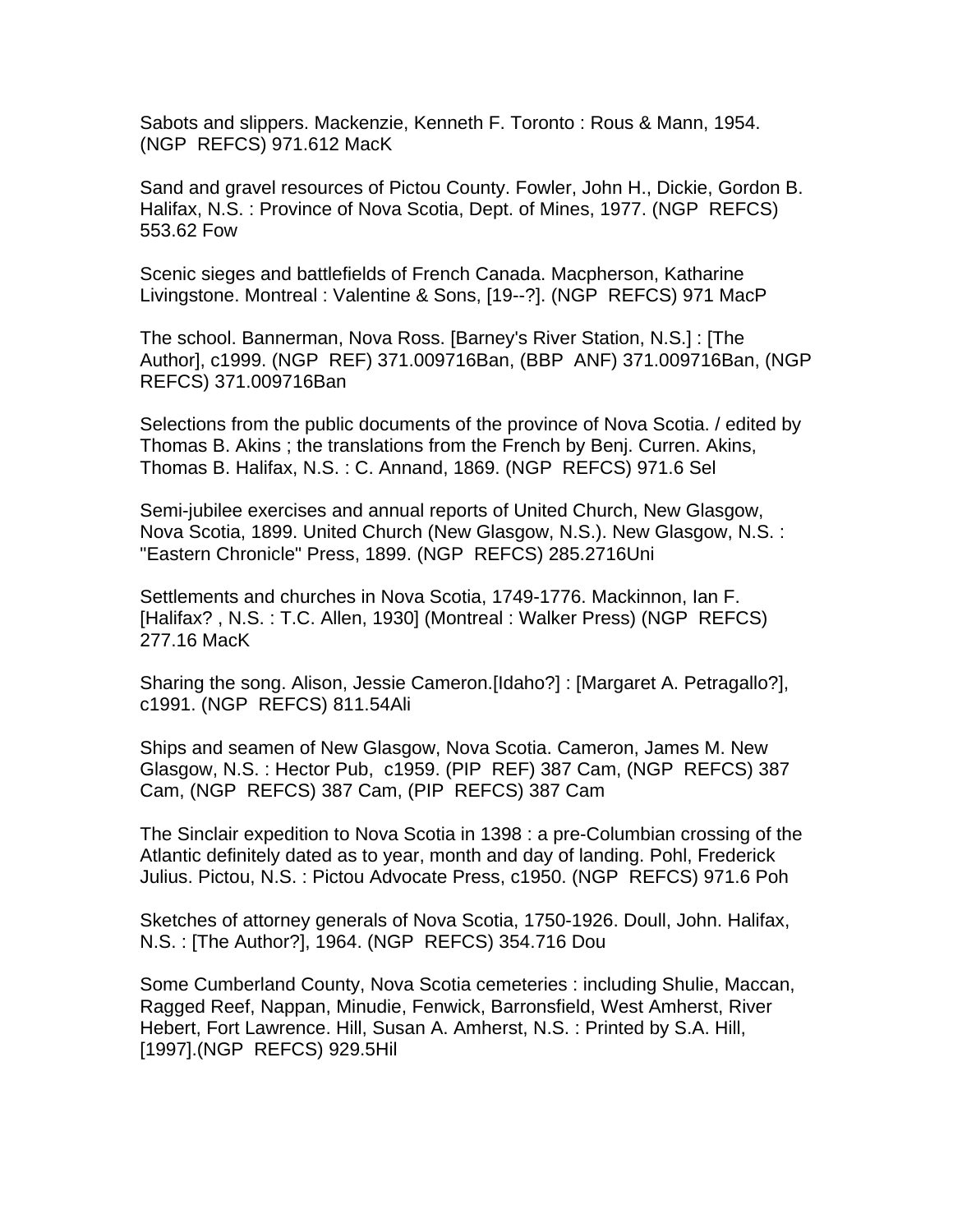Sons of Canada : short stories of characteristic Canadians. Bridle, Augustus.Toronto : J. M. Dent, 1916. (NGP REFCS) 920.071 Bri, (PIP REFCS) 920.071 Bri

St. George's Anglican Church, New Glasgow, N.S., 1877-1977. Morsley, Ann. S.L. : s.n., 1977. (NGP REFCS) 277.1613 St G

Still more about Pictonians. Cameron, James M. Hantsport, N.S. : Lancelot Press, 1985. (PIP REFCS) 971.613 Cam, (NGP ANF) 971.613 Cam, (WEP ANF) 971.613 Cam, (PIP ANF) 971.613 Cam, (PIP REFCS) 971.613 Cam, (RJP ANF) 971.613 Cam, (NGP REFCS) 971.613 Cam

The story of Pictou Presbyterianism from its beginnings to the union of 1875. Earle, A. Douglas C. Halifax, N.S. : Atlantic School of Theology, c1973. (NGP REFCS) 285.2 Ear

The story of the Kirk in Nova Scotia. Maclean, Alexander. Pictou, N.S. : The Pictou advocate, 1911. (NGP REFCS) 285.271 Macl

Story of the Springhill disaster : comprising a full and authentic account of the great coal mining explosion at Springhill Mines, Nova Scotia, February 21st, 1891 : including a history of Springhill and its collieries : also, a description of the underground workings, mechanical operations and mysteries of the mine, reviews of other great coal mining disasters, coal and its history, dangers of mining operations and safeguards against accidents in mines, explanation of coal mining terms, lessons from the great calamity, etc. Morrow, R. A. H. (Robert A. H.). St. John, N.B. : R.A.H. Morrow, 1891. (NGP REFCS) 971.611Mor

Summary recommendations and proceedings. Forested Land Resources Committee. [New Glasgow, N.S.] : [Pictou County District Planning Commission], 1976. (NGP REFCS) 333.75For

Supplement to the history of the county of Annapolis : correcting and supplying omissions in the original volume. Savary, A. W.Toronto : Wm. Briggs, c1913. (NGP REFCS) 971.633 Sav

Tales of the sea. MacMechan, Archibald.Toronto : McClelland & Stewart, c1947 (Quebec : Le Soleil Lté). (NGP REFCS) 910.4 MacM

Tatamagouche, N.S., 1771-1824. Patterson, Frank H. Truro, N.S. . [s.n.], 1971. (PIP REF) 971.612 Pat, (NGP REFCS) 971.612 Pat, (PIP REFCS) 971.612 Pat

That lonesome road : the autobiography of Carrie M. Best. Best, Carrie M. New Glasgow, N.S. : Clarion Pub., c1977. (NGP ANF) 921 Bes, (PIP ANF) 921 Bes, (STP ANF) 921 Bes, (RJP ANF) 921 Bes, (NGP REFCS) 921 Bes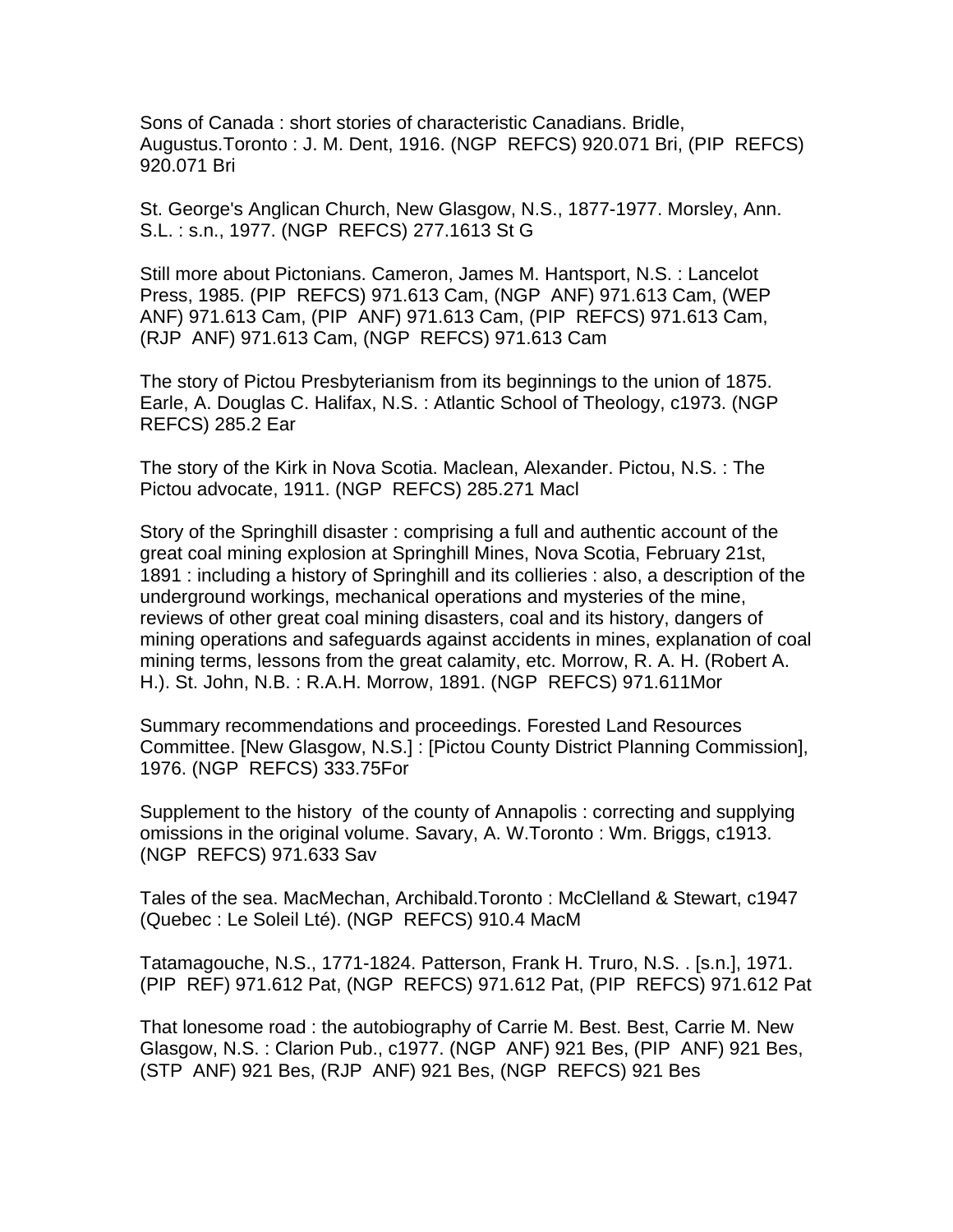Thayendanegea : an historico-military drama. Mackenzie, James Bovell.Toronto : W. Briggs, 1898. (NGP REFCS) 819.2 Mack

The story of the Grahams of New Glasgow and allied families. Graham, R.H. Halifax, N.S.: R.H. Graham, 1938. (PIP REF) 929.2 Gra, (NGP REFCS) 929.2 Gra

This is Nova Scotia. Bird, Will R. Toronto : Ryerson Press, c1950. (BBP ANF) 917.16 Bir, (NGP ANF) 917.16 Bir, (PIP ANF) 917.16 Bir, (ANP ANF) 917.16 Bir, (STP ANF) 917.16 Bir, (NGP REFCS) 917.16 Bir

Thomas Kerr of Burnside, Middle River, Pictou County : his family & theirs. Evans, Carol Duncan. New Glascow, N.S. : C. D. Evans, 1987.(NGP REFCS) 929.2 Eva

Thomas Pichon : "the spy of Beausejour" : an account of his career in Europe and America. Webster, John Clarence. [Halifax, N.S.] : Public Archives of Nova Scotia, 1937 (Sackville, N.B. : Tribune Press). (NGP REFCS) 921 Pic

Thomas Thompson and his relatives : 1800-1998. Thompson, Leslie E. Downers Grove, IL : L.E. Thompson, 1998. (NGP REFCS) 929.2Tho

Three premiers of Nova Scotia : the Hon. J. W. Johnstone, the Hon. Joseph Howe, the Hon. Charles Tupper. Saunders, E. M. Toronto : W. Briggs, c1909. (NGP REFCS) 920 Sau

To Nova Scotia, the sunrise province. Longstreth, Thomas Morris.Toronto : Ryerson Press, [1947]. (PIP REF) 917.16 Lon, (NGP REFCS) 917.16 Lon

To the hill of Boisdale : a short history and a genealogical tracing of the pioneer families of Boisdale, Cape Breton, and the surrounding areas. MacMillan, A. J. Sydney, N.S. : City Printers, c1986. (ANP ANF) 929.2MacM, (NGP REFCS) 929.2MacM

Town of New Glasgow mainstreet downtown program report. Pearce, Margo.New Glasgow, N.S. : Business Improvement District Committee, 1979. NGP REFCS) 711.409716Pea

Under the red jack : privateers of the maritime provinces of Canada in the War of 1812. Snider, C. H. J. London [England] : M. Hopkinson, 1928. (NGP REFCS) 971 Sni

Union Presbyterian Church, Thorburn, N.S., 1876-1976. Union Presbyterian Church (Thorburn, N.S.). Centennial Book Committee. [Thorburn, N.S.?] : [The Committee?], [1976?]. (NGP REFCS) 285.271613 Uni